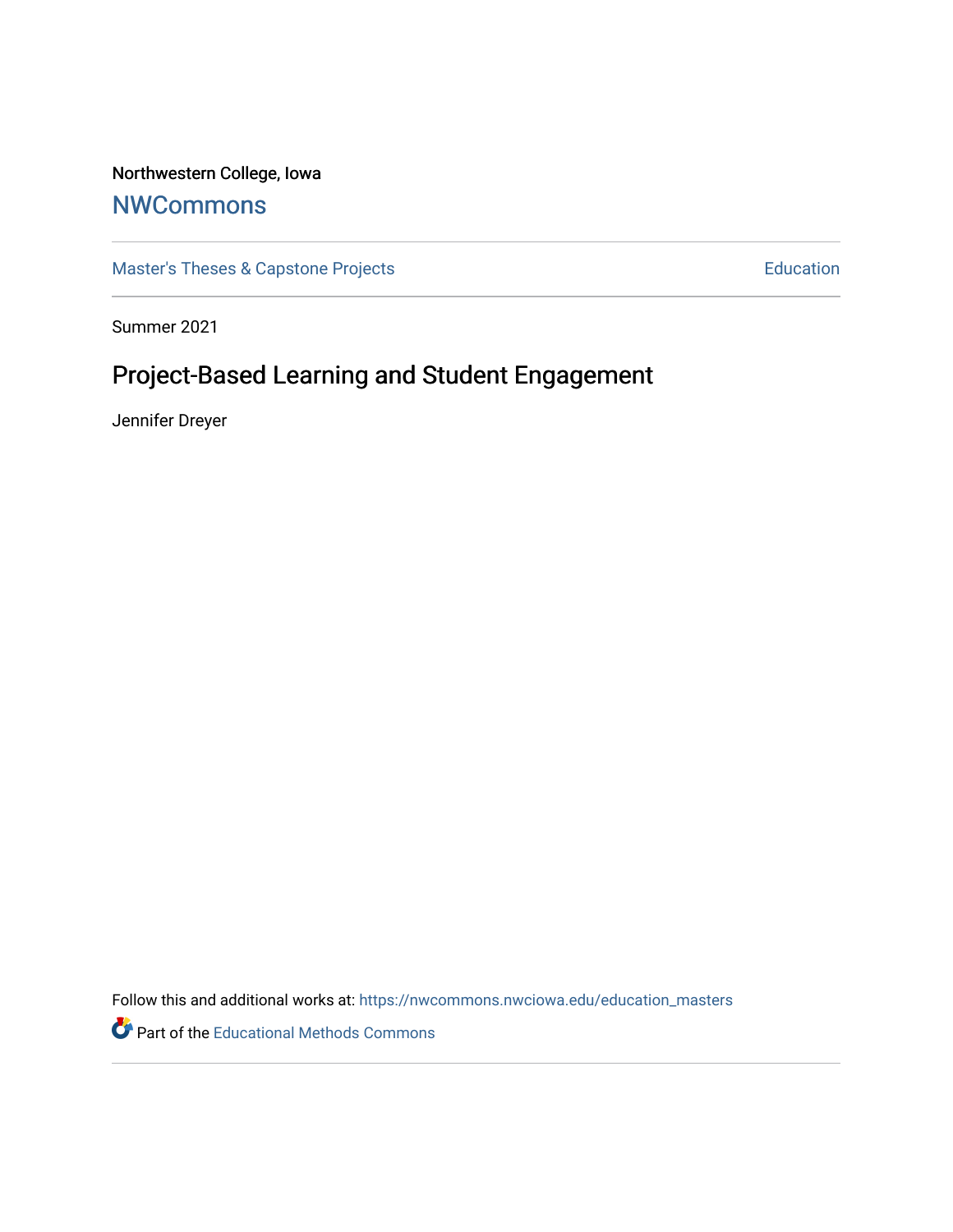**Project-Based Learning and Student Engagement**

**Jennifer Dreyer**

**Northwestern College**

A Literature Review Presented

in Partial Fulfillment of the Requirements

For the Degree of Master of Education

Dr. Theresa Pederson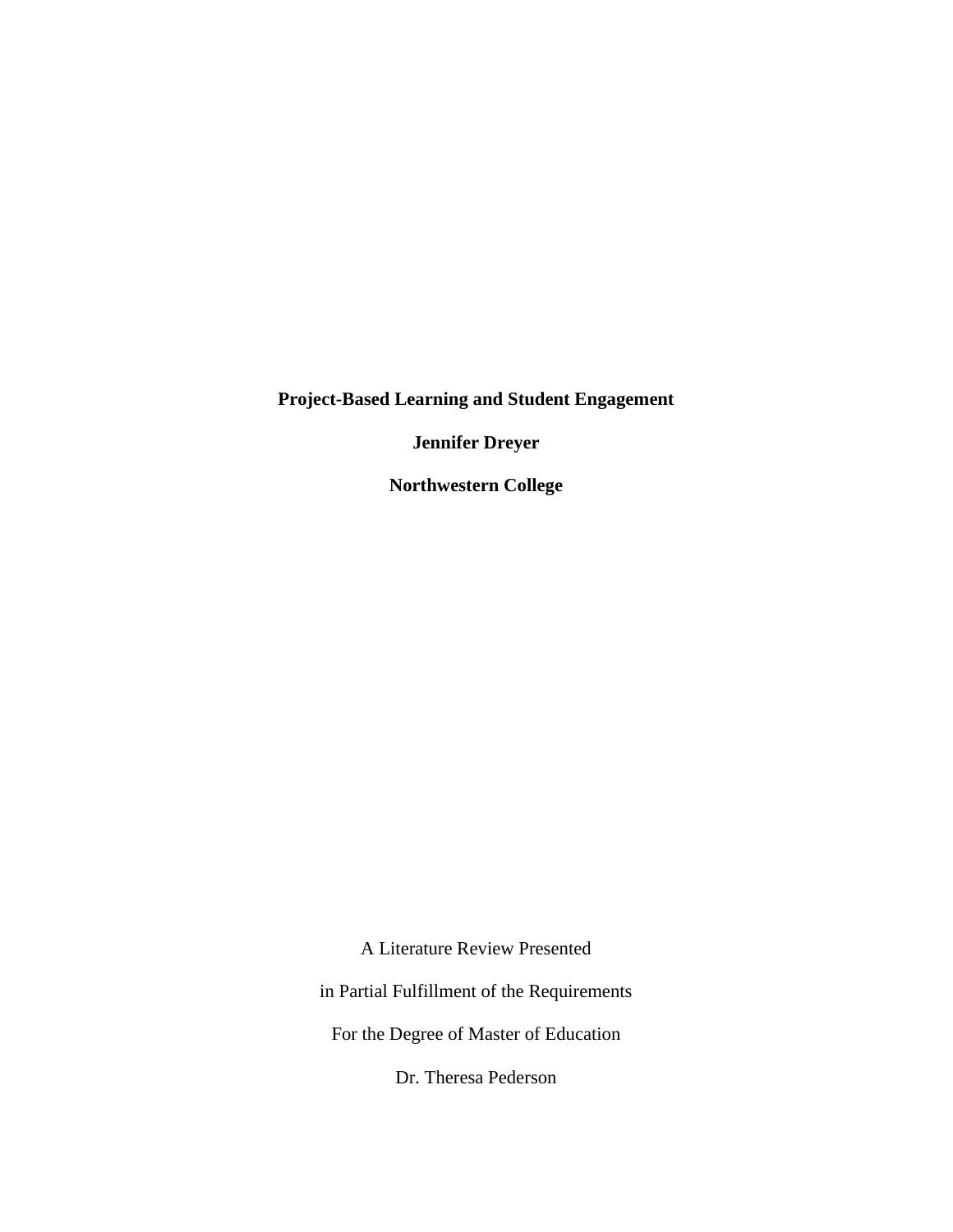| <b>Literature Review</b> |
|--------------------------|
|                          |
|                          |
|                          |
|                          |
|                          |
|                          |
|                          |
|                          |
|                          |
|                          |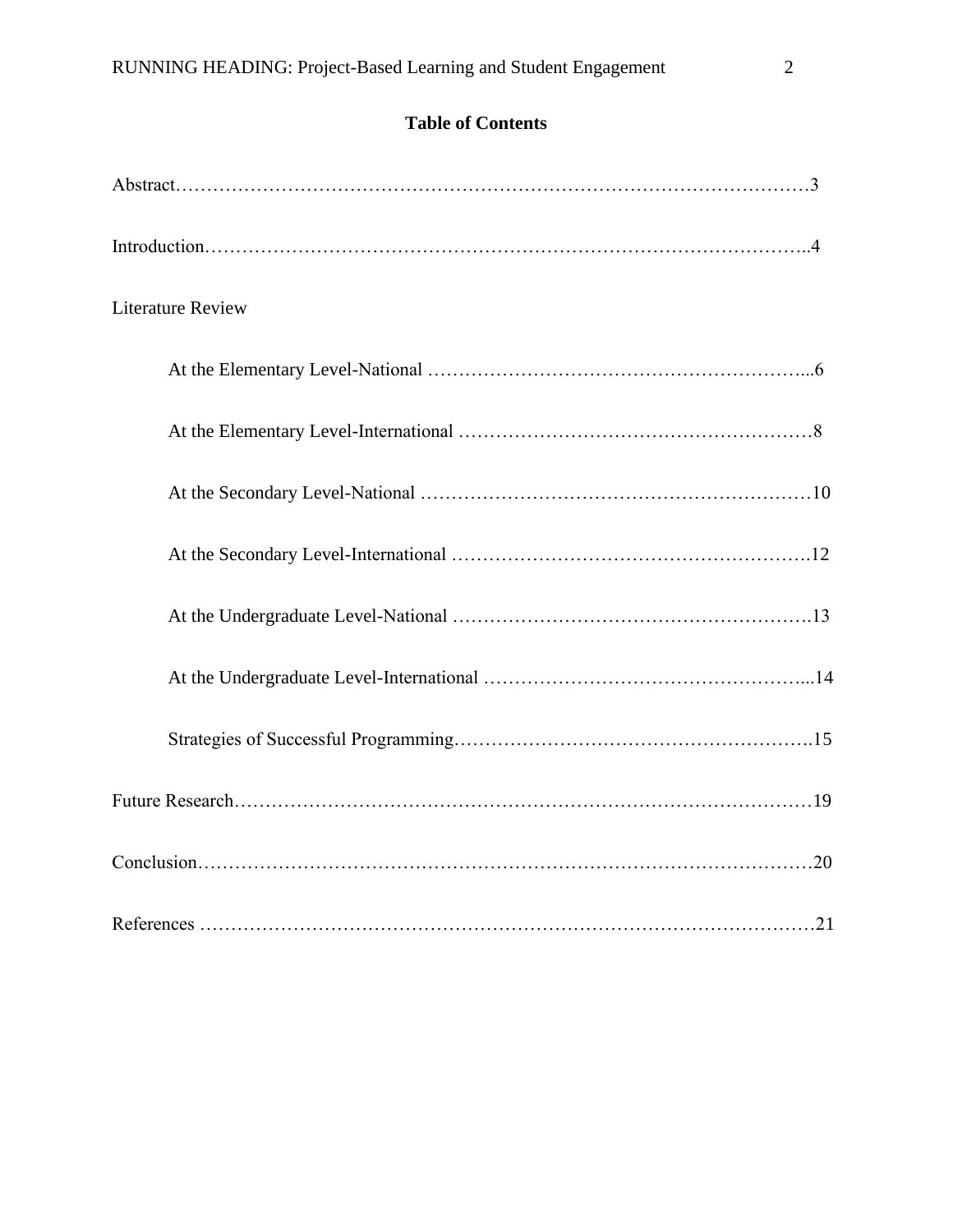## **Abstract**

Project-based learning (PBL) is a practice underutilized in many school districts despite having many studies demonstrate how project-based learning can positively affect student engagement. The purpose of this review is to improve educational implementation of project-based learning in the classroom setting which will allow for increases in student engagement. This literature review examines research on project-based learning to determine where successful implementation of project-based learning has taken place across various content areas and grade levels. Data was collected from Google Scholar and the DeWitt Library. The research reveals the importance of implementation of project-based learning as a tool to increase student engagement across the entire educational process.

*Keywords:* project-based learning, student engagement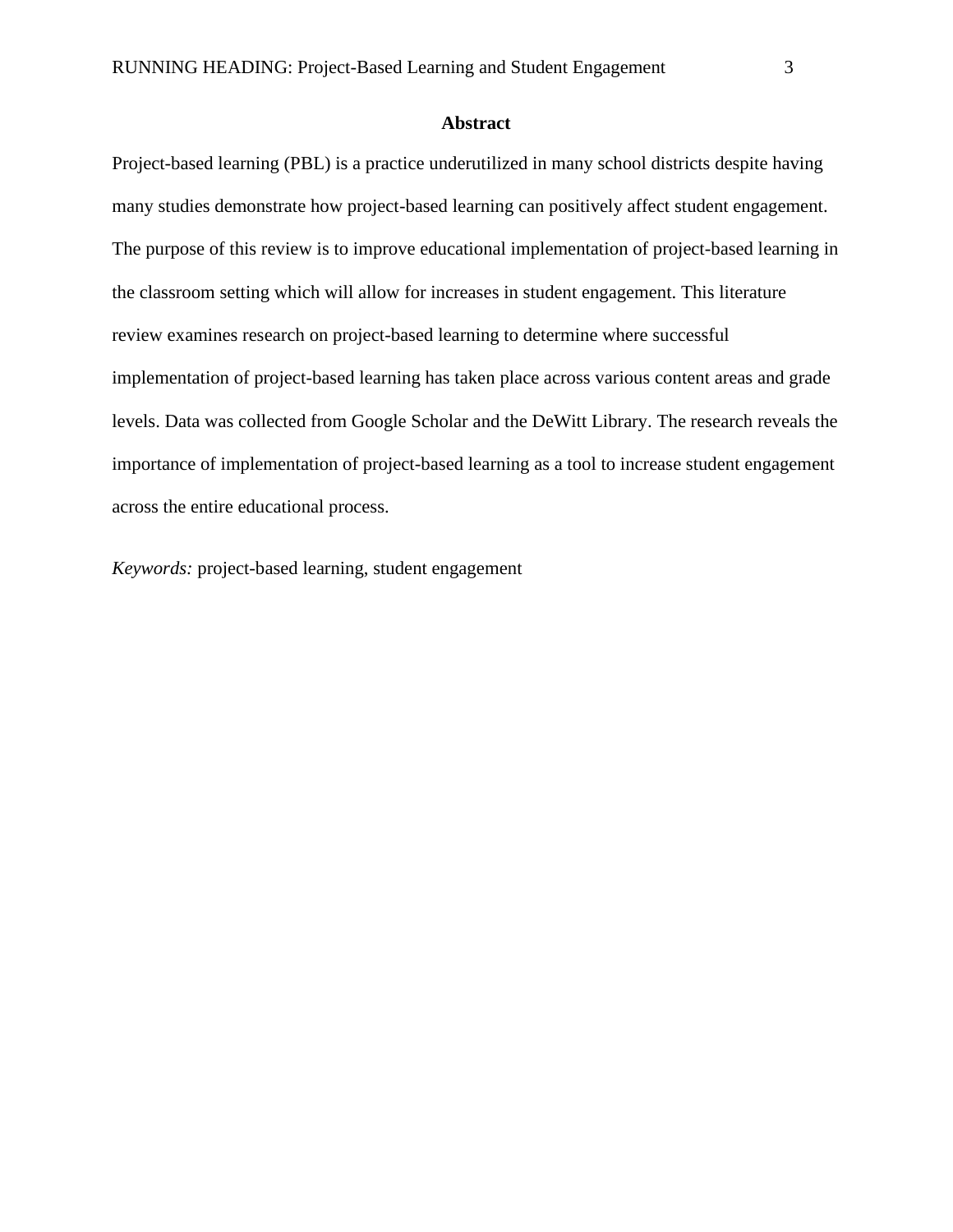## **Introduction**

 Project-based learning (PBL) is a teaching approach used in many classrooms to allow and promote student learning (Gultekin, 2005). Some schools adopt project-based learning in multiple content areas, whereas others implement it minimally (Creghan & Adair-Creghan, 2015). Foundational researcher, Thomas (2000), states there are five attributes related to projectbased learning. More recently, Larmer and Mergendendoller (2010) claim there are seven major components of project-based learning. Independent of the number of elements, project-based learning has the potential to make learning meaningful to students (Revelle et al., 2020) (Revelle et al. 2020). According to Larmer and Mergendendoller's work, the seven components of successful project-based learning projects are:

- setting a purpose
- asking a meaningful question
- having student input, including  $21$ <sup>st</sup> Century Skills
- requiring inquiry
- encouraging revisions and corrections
- an overall final project students are excited to show off

 Although the topic of project-based learning appears frequently in research, the impact is rarely investigated (Duke et al., 2021). Thus, project-based learning is not widely utilized in schools. This literature review will demonstrate the effect project-based learning can have on student engagement. It will answer three questions:

> What in project-based learning is most effective in terms of student engagement?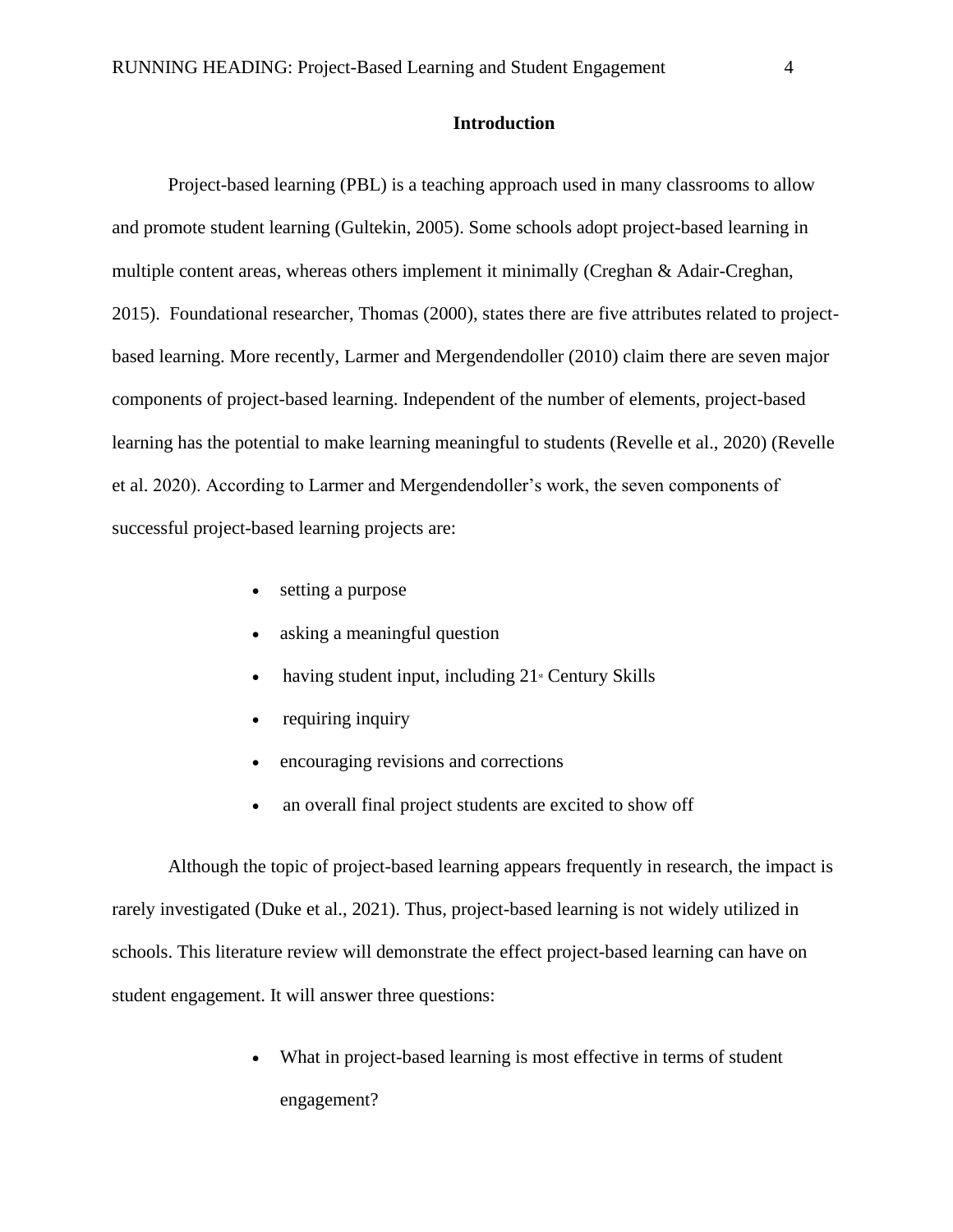- What do teachers need to know to effectively implement project-based learning?
- What is the student's role in project-based learning?

 Another component this literature review will evaluate is research on project-based learning to determine the most effective grade-levels for implementation, locations of successful project-based learning, and subject areas which allow for positive interactions with project-based learning. This review has the potential to improve educational implementation of project-based learning to improve student engagement.

 The research studies reviewed have been found using the DeWitt Library ERIC search engine and Google Scholar. Search terms include, but are not limited to: project-based learning, student engagement, effects of project-based learning, and action research. Many studies reviewed have taken place in the last ten years, with some older studies describe the foundation of project-based learning.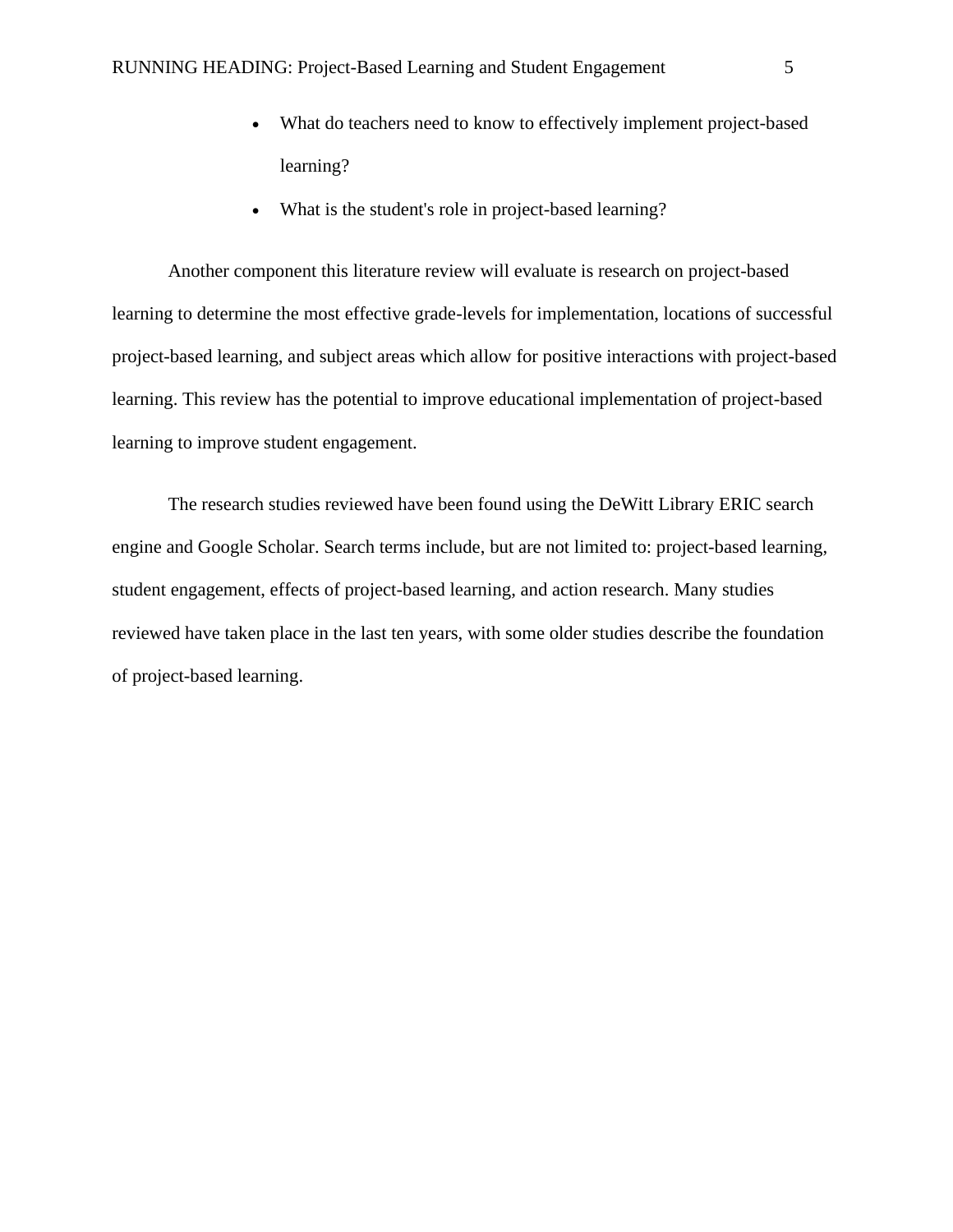#### **Review of the Literature**

#### **At the Elementary Level – Nationally**

 In elementary schools, project-based learning (PBL) studies are prevalent. One research study examined took place during a six-week unit on the subject of biomes in a first-grade setting (Mitchell et al., 2009). During this study, researchers focused on how a teacher can encourage children to solve their problems during project-based work. The study involved twenty-two students in a veteran teacher's first-grade classroom. Students were given the opportunity to be problem-solvers, explore their curiosity, and participate in a collaborative learning experience with their teacher. The students felt they had a part in picking their topics and how they would present their information through a process called negotiated planning (Mitchell et al., 2009). Success on the biome project was measured by first-grade literacy standards. Data was collected through anecdotal teacher notes. The notes were taken during the biome project as well as after observation of the final project. Through these notes, the researchers verified putting student interests first, providing honest feedback, encouraging mistakes, providing scaffolding, and promoting independence allowed for the students to be successful (Mitchell et al., 2009). This study validates PBL can occur with young students; provided there is proper teacher implementation.

 Revelle et al. (2020) conducted research using a specific social studies curriculum called Project PLACE. They analyzed student work in a school with many families of low socioeconomic status. Based on the implementation of project-based learning, researchers discovered their second-grade students were able to show more growth in social studies knowledge and reading skills. Teacher observation showed students worked well together, took ownership of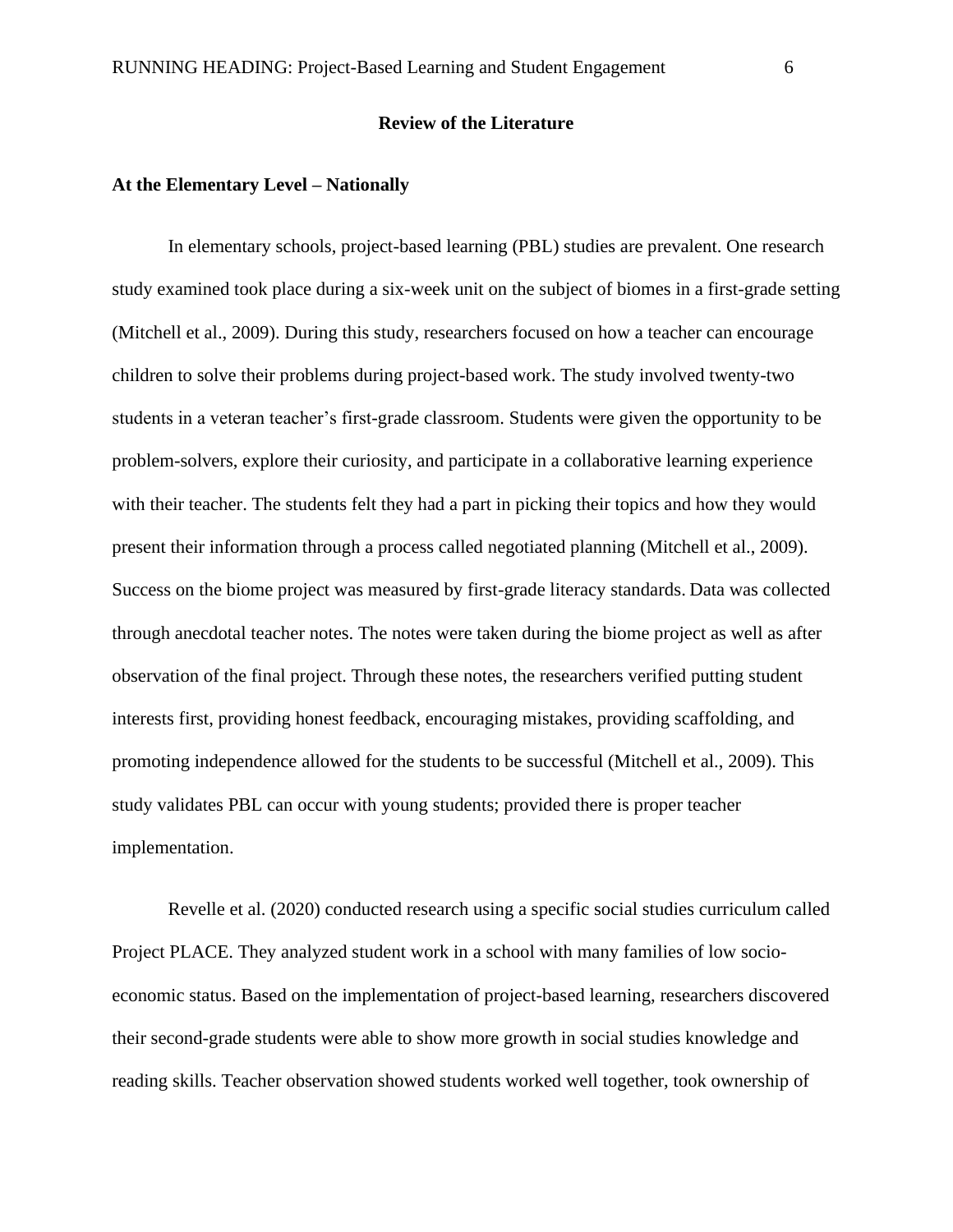their learning, and due to the nature of the project, included personal aspects. After completion of PBL units, multiple teachers self-reported through their reflection notes a feeling of being more successful in their teaching (Revelle et al.,2020). Educators now have more justification for providing students with authentic experiences. This will not only help them meet the rising number of educational standards but will also provide students with deeper connections similar to Mitchell et al. (2009).

 Duke and Halvorsen went on to continue research on this topic a year later, this time with some additional authors. Once more, they used second-grade students in a school with low socioeconomic families, but this time they increased the number to 684 student participants and 48 teachers (Duke et al., 2021). This study showed an increase in the social studies and informational reading components. After this study, Duke et al. (2021) remarked:

 "There is sufficient evidence to continue the implementation and investigation of projectbased learning… as a means to address the often-neglected domains of social studies and informational reading and writing and foster learning by tapping into students' drive to connect with and make sense of their social world."

 Another study occurred in a fourth-grade classroom which explored whether there were significant effects of PBL pertaining to students' understanding of the science topic of electricity (Karacalli Saide & Korur, 2014). Researchers wanted to focus on how PBL could impact a students' academic, achievement, attitude, and retention of knowledge. After a semester of PBL, researchers were able to conclude there was a large difference between pre-and post-test scores for the experimental group, and only a small difference for the control group (Karacalli Saide  $\&$ Korur, 2014). This study provides proof of long-term retention of information due to PBL.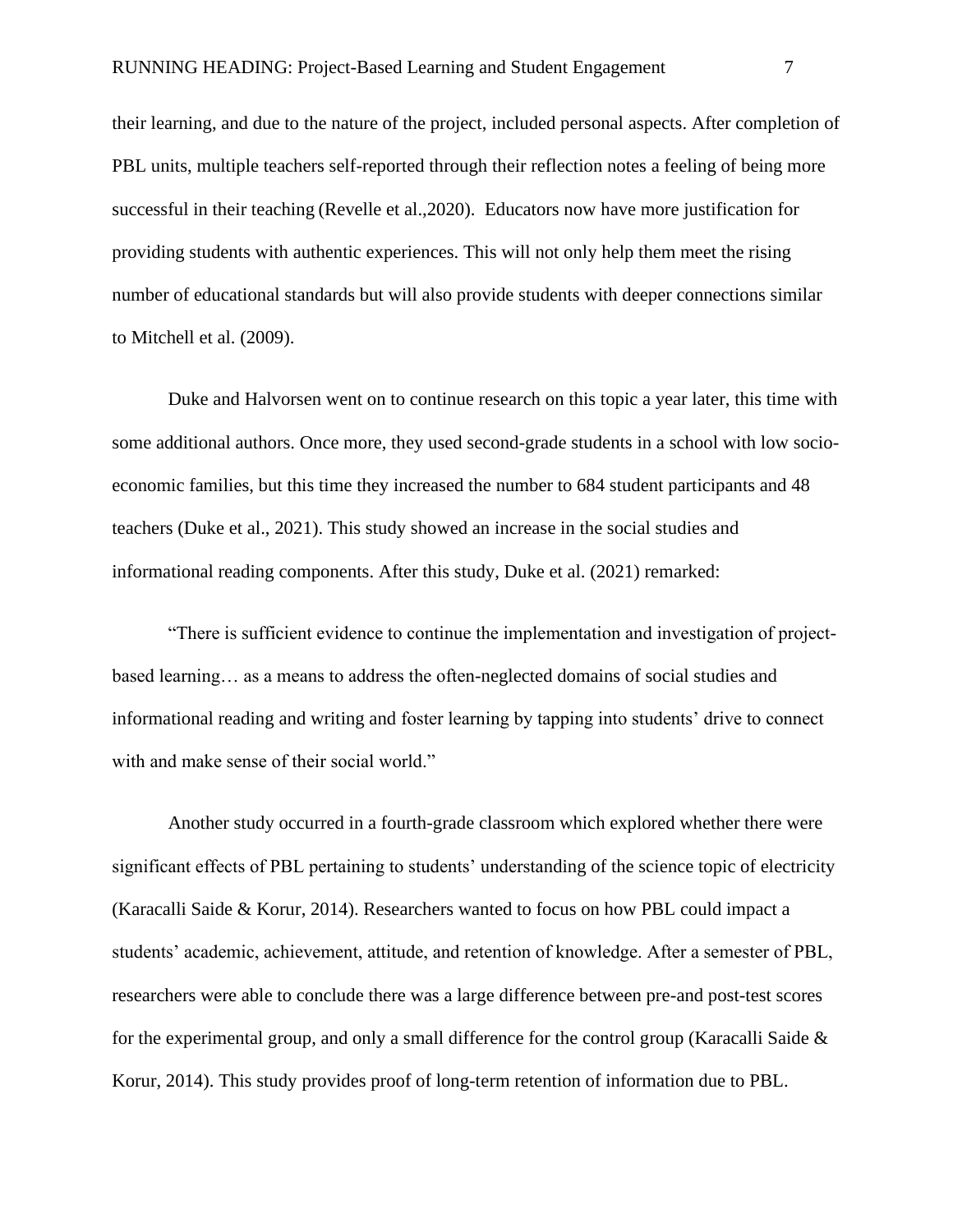Similar to Karacalli Saide & Korur  $(2014)$ , another study took place with fourth-graders covering a social studies unit (Tasci, 2015). There were 143 students selected randomly from a group of 1,300 students, half of which were part of the experimental PBL teaching and the other half served as a control with traditional teaching. The results indicated academic achievement was impacted. When the pre- and post- scores of the topic test were compared between the experimental group and the control group, the pre-test showed a difference of less than two points. However, the post-test showed a difference of 27.17 points between the two groups. In addition, students were affected in regard to their learning agility. The post-scores indicated a difference of over 40 points between the two groups. This study supports the goal of adding PBL into daily lessons to create a positive impact on students' learning and improve key detail comprehension.

#### **At the Elementary Level – Internationally**

PBL has a place in education even before children enter the traditional school system (Aral et al.,2010; Gultekin, 2005; Filippatou & Kaldi, 2010). In Turkey, research was done using fourteen preschool students to assess how a project-based curriculum impacts each child's conceptual development (Aral et al., 2010). Students were given a pretest and posttest to collect data. The scholars concluded while all students improved their school readiness composite scores, the experimental group had slightly more of an increase on the posttest of a one-point difference. However, on the total concept score, the experimental PBL group had a significant difference in their scores with a mean difference of seven points (Aral et al., 2010). For more effective instruction, the researchers recommended PBL implementation two or more times per week for months at a time, which is valuable for teachers to keep in mind.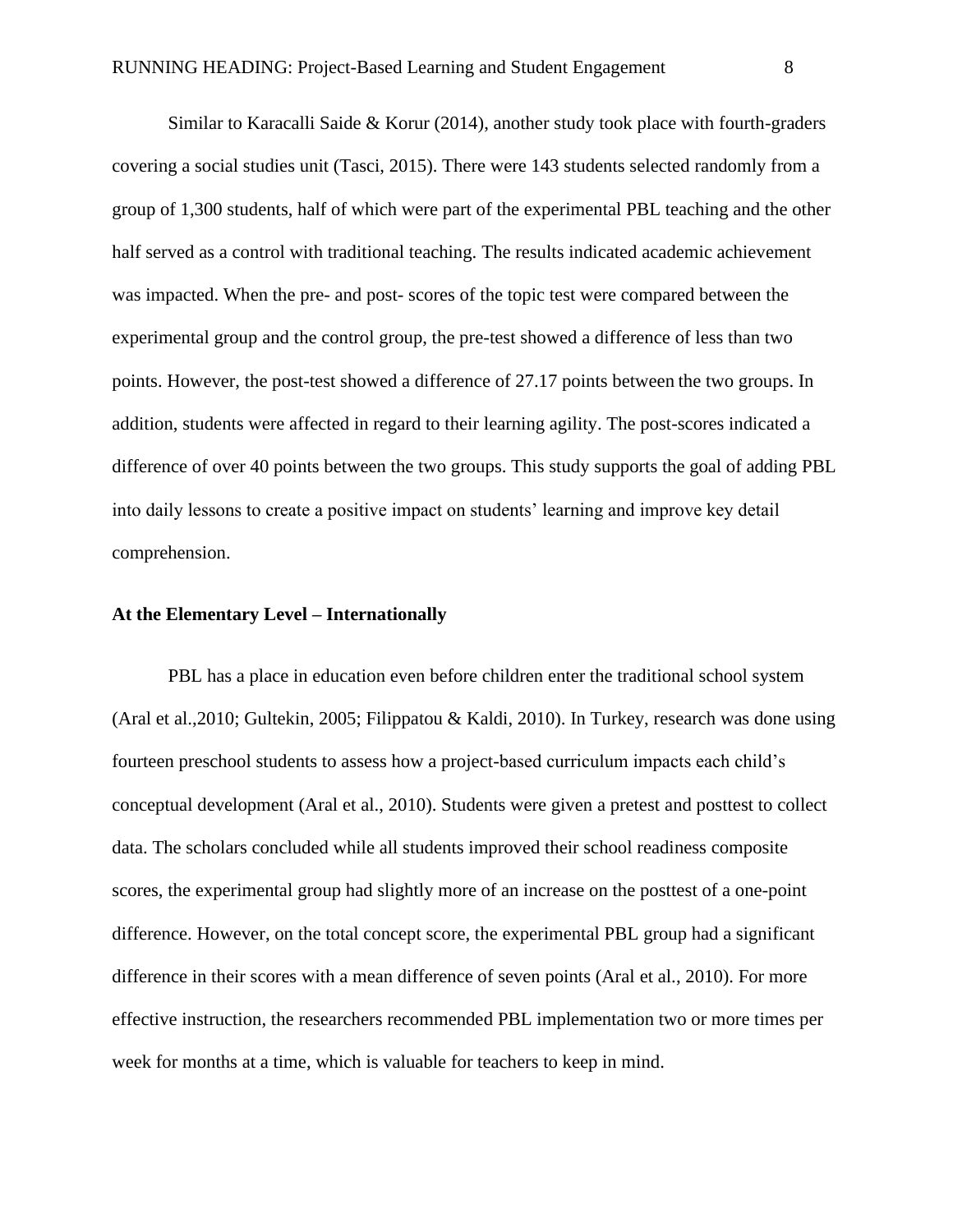In a foundational study of PBL, a fifth-grade classroom in Turkey compared academic achievement between a project-based classroom and a traditional approach to teaching (Gultekin, 2005). They also sought to learn about the students' and teachers' opinions of the process. Using a mixed-method approach, Gultekin (2005) derived data showing the approach being enjoyable, improving research skills, and helping develop the essential skills of students. The researchers' data used two-sided t-testing of the pretest and posttest scores which had a score of 0.05 significance level (Gultekin, 2005). For teachers, this research effectively demonstrates a link between keeping students engaged and making connections to improve academic achievement.

 Also taking place in Europe, a study was conducted in Greece. This study used mixed method research for eight weeks with twenty-four fourth-grade students who had learning difficulties (Filippatou & Kaldi, 2010). The research question evaluated how effective projectbased learning was with students who exhibited learning disabilities. In this study, implementation results demonstrated the mean scores and standard deviations of the pre- and post-test scores increased significantly on the knowledge test (Filippatou & Kaldi, 2010). Findings supported those who took part in PBL gained in academic performance (effect size of 1.89), motivation (effect size of 0.53), and group work engagement (effect size of 0.61). For educators who seek to broaden opportunities with learning difficulties, PBL could be the answer.

## **At the Secondary Level – Nationally**

Despite multiple studies demonstrating the effectiveness of PBL, there are barriers (Wurdinger et al., 2007). Initially, PBL advocates sought to uncover barriers to successful integration in Minnesota schools (Wurdinger et al., 2007). These researchers focused on the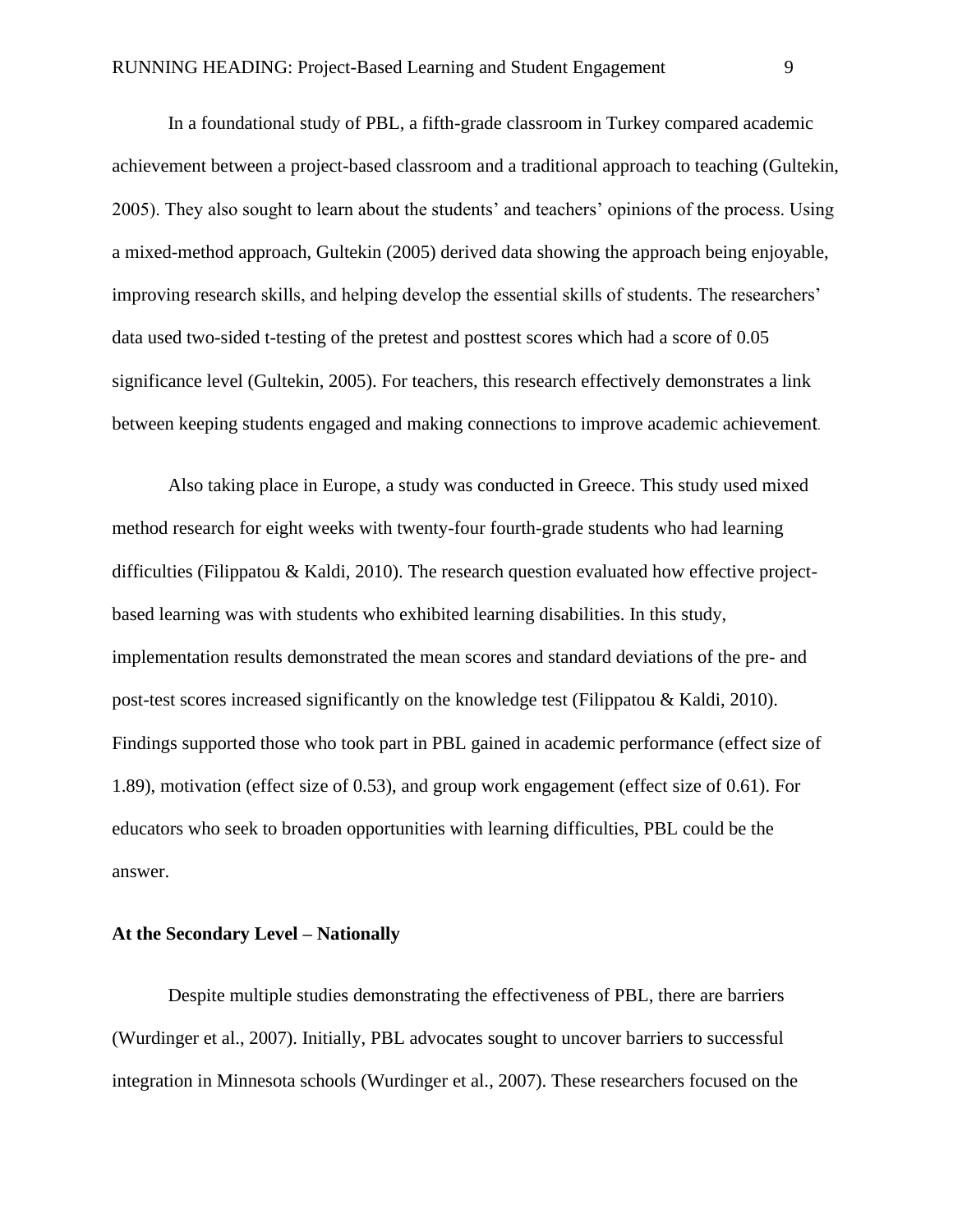effectiveness of PBL in a middle school setting. Qualitative data was collected using surveys and interviews. In the first survey, researchers determined although teachers were aware of the benefits of PBL, the teachers were not implementing it in their classrooms. According to the researchers, this was due to three things: time, fairness, and control (Wurdinger et al.,2007). This research study brings up valid points about the problems. However, the observed benefits of the amount of student engagement outweigh those problems. This research provides educators insight into the planning and effort PBL requires and the sacrifices need to be made for students.

 A study completed in Indiana with 370 students and 21 teachers shows how PBL can look different at the high school level (Cho & Brown, 2013). In this study, the researchers' goal was to determine which of the essential elements of PBL were in their school, as well as map the upsides, downsides, and potential limitations of PBL (Cho & Brown, 2013). They determined teachers were able to take on the role of facilitator, which ultimately resulted in greater job satisfaction (Cho & Brown, 2013). Thus, this study showed teachers themselves ended up being happier when implementing project-based learning, which is important for educators to know.

 Like Cho and Brown (2013), Ravitz (2010) chose to study how PBL impacted teachers regarding teacher culture, student culture, and instructional reforms in a small high school setting. This research surveyed 395 public high school teachers who taught a core subject. Questions covered the topics of teacher culture, student culture, and their current use of PBL. The survey demonstrated there was no correlation between PBL and teacher culture. Additionally, it pointed out project-based learning's effectiveness differs due to no two teachers teaching the same (Ravitz, 2010). This researcher indicates how educators need to be aware of their future project-based learning projects and determine with colleagues how to provide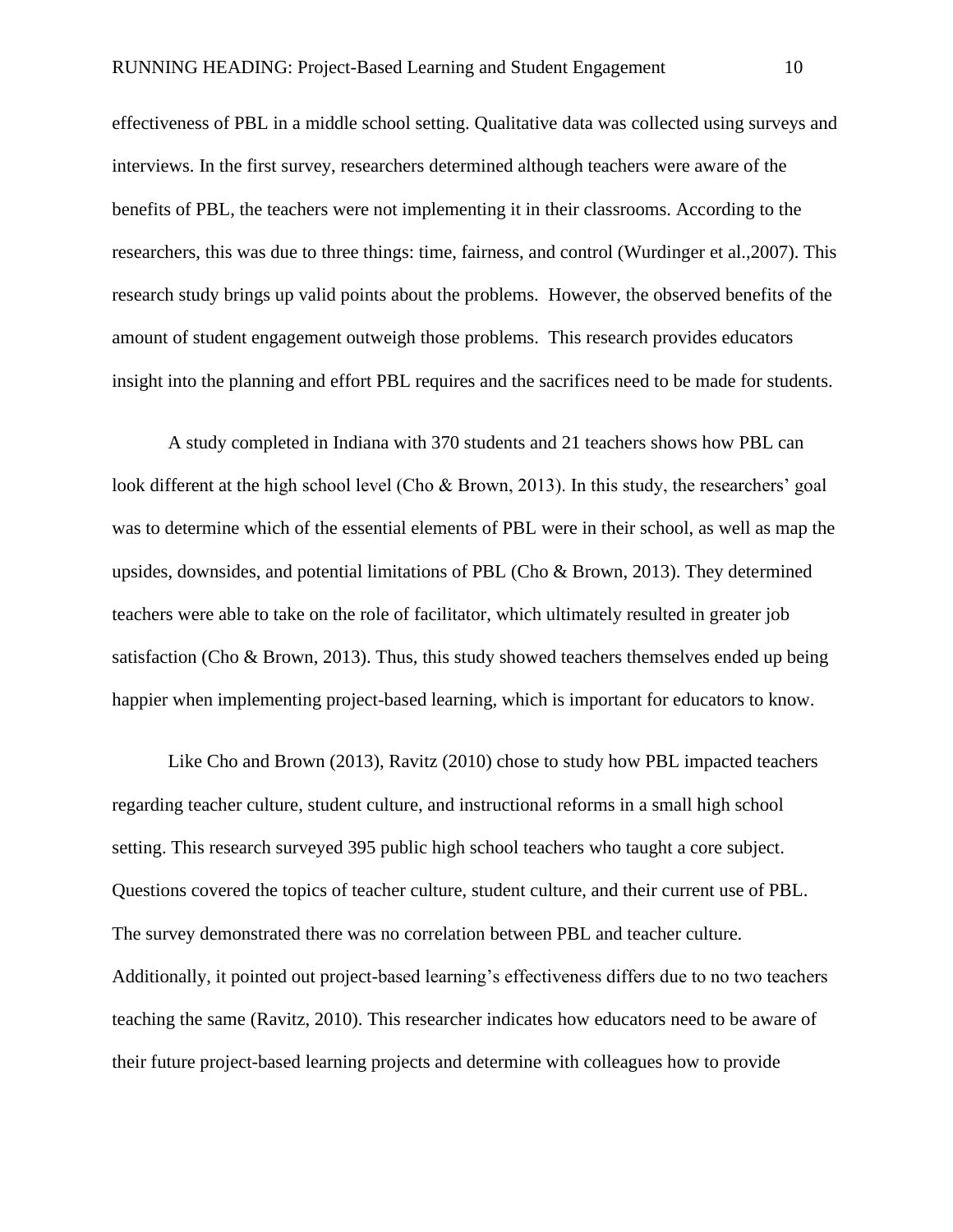authentic experiences. These findings counters those of Cho and Brown (2013) who determined teacher happinessincreased with PBL which improves teacher culture in a school.

 In the Northwestern United States and parts of Canada, various high schools studied the benefits students had when teachers asked to compare PBL to traditional teaching (Saunders-Stewards et al., 2015). In this study, there were 181 participants. Responses were collected using rubrics, teacher interviews, student interviews, and student questionnaires. Results demonstrated a positive correlation between students who took part in project-based learning and students who had success. Students who took part not only felt they achieved educational outcomes set for them, but more importantly, they also provided high-quality responses throughout the interviews (Saunders-Stewards et al.,2015). Moreover, the students reported increased levels of achievement and made comments regarding the connections they formed between schoolwork and their own experiences (Saunders-Stewards et al.,2015). Based on this, students can be expected to feel more engaged and devoted during the PBL process.

 In Texas, researchers examined project-based learning's impact on student attendance rates for impoverished students at the high school level (Creghan & Adair-Creghan, 2015). Data was collected for 65 randomly selected students each year for three years and compared to data from non-PBL schools. In the first year, attendance rates for the non-PBL school was a mean score of 148.2 compared to the PBL school which had a mean score of 165.88 (difference of 17.68) . The second year the difference was 19.91 and the third year had a difference of 19.59. This data demonstrated PBL improved school attendance for economically disadvantaged students. Results such as these demonstrate PBL appears to motivate and engage students, which encourages attendance.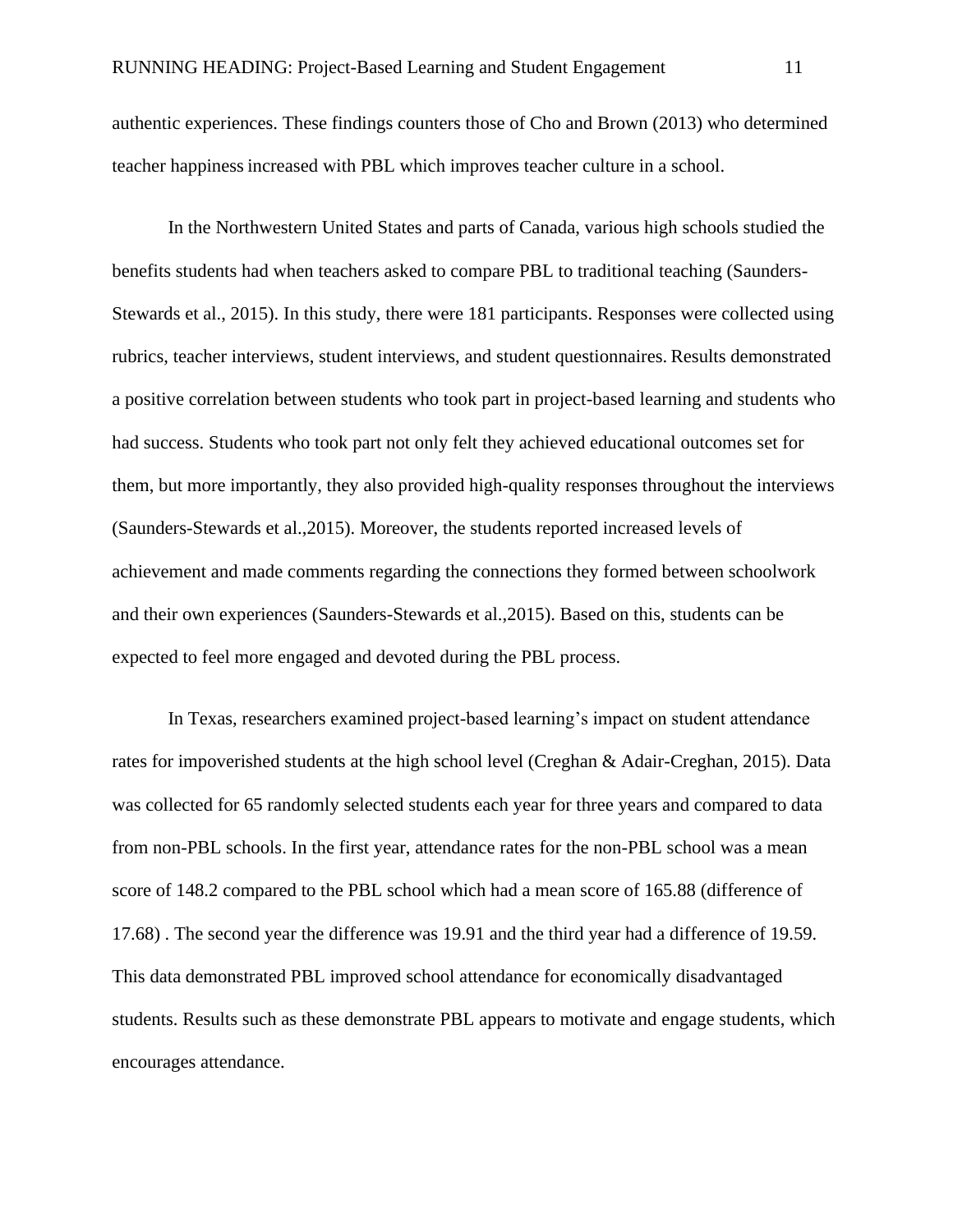## **At the Secondary Level – Internationally**

 A different study at the high school revealed how PBL influences students' achievement, engagement, technological knowledge, and attitudes towards technology (Mioduser & Betzer, 2008). For this study, 120 high school students in Israel had their projects analyzed. Through this analysis, researchers found students in the experimental group performed better on the post-test, had positive changes in attitude, and took the learning into their own hands. Notably, these students sought additional resources to assist in their project (Mioduser & Betzer, 2008). The results showed the increase in achievement between the control group (52%) and the experimental group (84%) was significant (Mioduser & Betzer, p. 68). This study demonstrates increased engagement continues to raise achievement.

PBL at the middle school level can take a more individualized approach (Grant & Branch, 2005). In a foundational study of project-based learning, researchers tried to determine how project-based learning allows learners to focus on their different skill sets (Grant & Branch, 2005). Data was collected through interviews, self-reflected ratings, observations, and a final project. Although an older study, results demonstrated some skills are utilized more in projectbased learning, whereas some are not utilized. In this case, skills refer to the multiple intelligence abilities of verbal linguistic, mathematical/ logical, visual/ spatial, bodily/ kinesthetic, musical, interpersonal/ intrapersonal, and natural. One skill not utilized was kinesthetic and multiple participants indicated they did not see a connection between kinesthetics in their history project. However, PBL did allow for students to capitalize on a majority of their multiple intelligence abilities (the highest being reported in verbal linguistics, logical, and natural) and have a meaningful connection during the unit using computers. The findings of this study demonstrate how students can experience individualized learning and still meet the needs of teachers.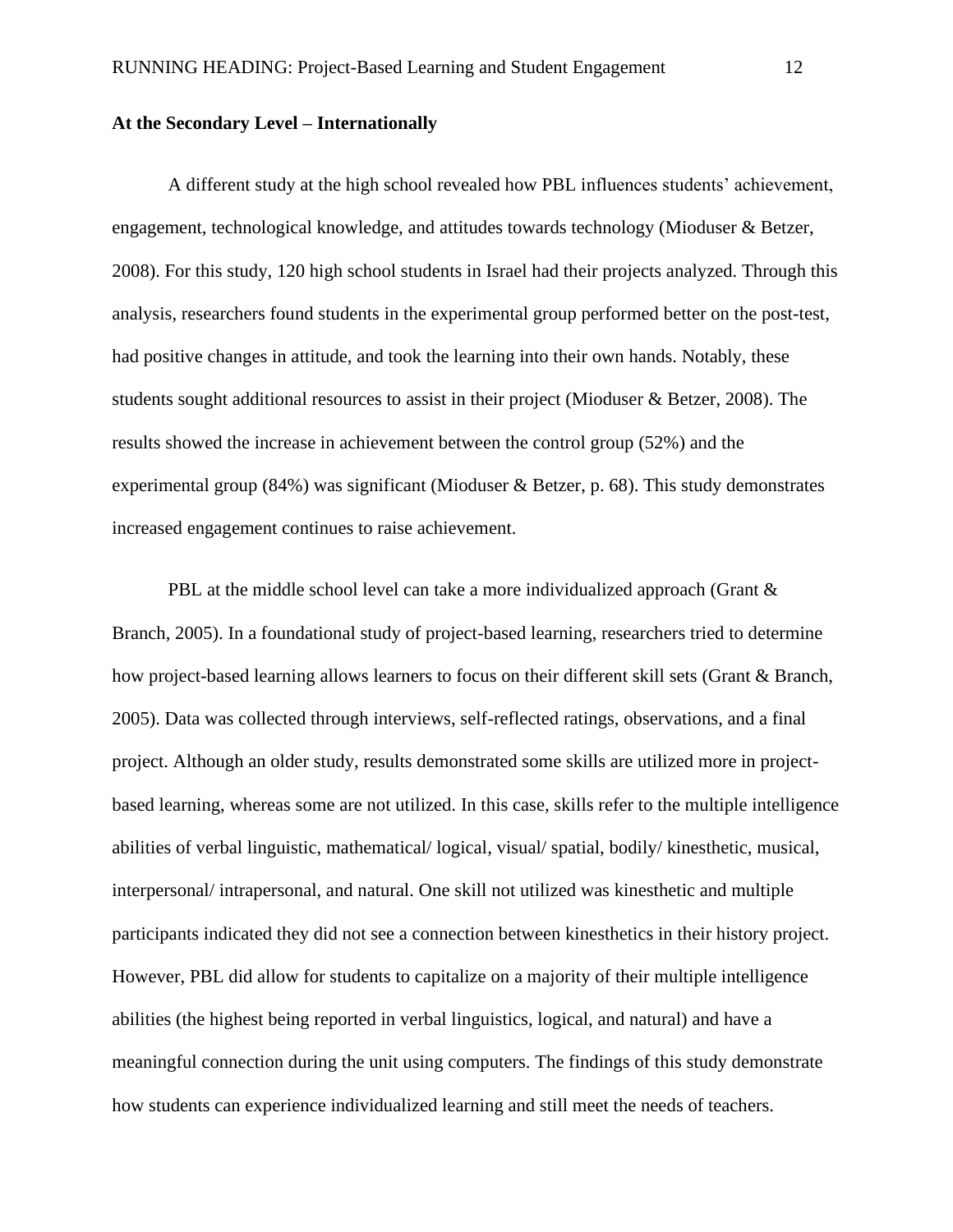### **At the Undergraduate Level – Nationally**

 Project-based learning at the college level has been studied multiple times (Beier et al. 2019; Vogler et al. 2018; Wurdinger & Qureshi, 2015). One study evaluated whether engaging college students in client-centered projects in STEM coursework increased those students' interest in STEM careers (Beier et al., 2019). This study was completed in the southern United States at a private university with 492 participants surveyed. The results of the study showed PBL was mostly positively received and STEM skills' efficacy and utility value of PBL participants was different from those which were not PBL participants. They also determined students' perceptions of their skills had a future positive impact (1.8% variance) to their career aspirations (Beier et al., 2019). These results are similar to Mioduser and Betzer (2008). In both cases, students' engagement and self-perception was altered positively. Based on these surveys, PBL enables the students to possess greater confidence in themselves and be more engaged with the topic because they felt it was meaningful.

 Interestingly, a different study on PBL focused its attention on student's perception of the PBL experience. The study by Vogler et al. (2018) was based on PBL implementation through the creation of a hospitality app in a college course. The research was completed in the Midwest over two years with fifty-six undergraduate students. The results showed despite some difficulties, students reported it was worth the extra effort (Vogler et al., 2018). The researchers were able to conclude the nature of this assignment allowed for and supported important characteristics of student learning which are not often addressed in traditional classroom settings (Vogler et al., 2018).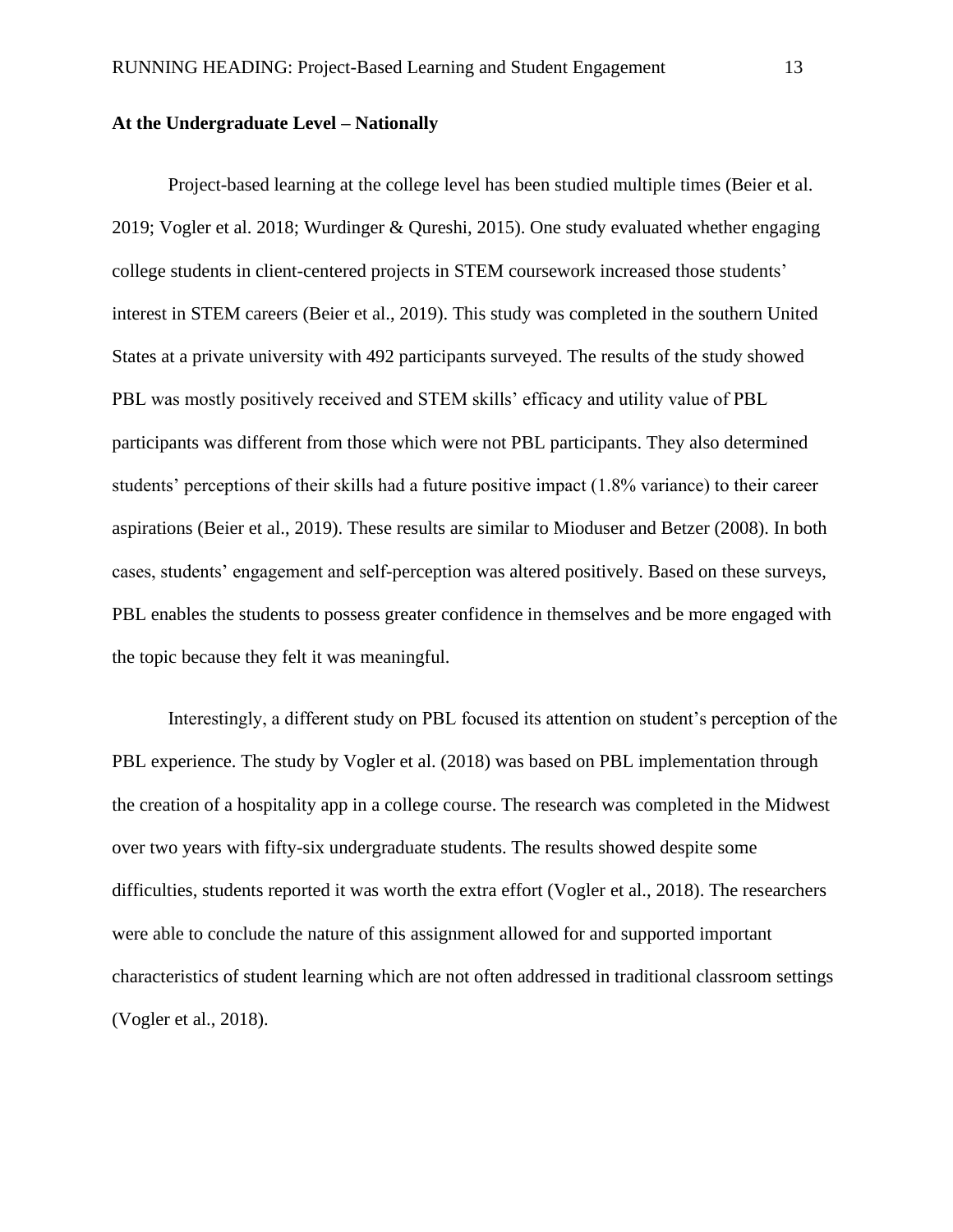Another study completed at the college level targeted life skill development in a projectbased learning course (Wurdinger & Qureshi, 2015). This study took place in Minnesota with fifteen participants in their mid-twenties over four months. Participants were given surveys and three took part in interviews. After course implementation (using PBL), the results showed mean differences of the surveys in five areas: responsibility (0.333), problem-solving (0.391), selfdirection (0.375), communication (0.275), and creativity (0.401) (Wurdinger & Qureshi, 2015). Students were more motivated and observed taking ownership of their learning through the project (Wurdinger & Qureshi, 2015). According to this study, teachers can expect to see their students engaged after usage of PBL.

#### **At the Undergraduate Level – Internationally**

 Writing is a typical subject which benefits from PBL according to Affandi & Sukyadi (2016). In their research, they studied seventy-eight participants who were in their second year of college by comparing project-based learning and problem-based learning (Affandi & Sukyadi, 2016) . On the pre-test there was a p-value of 0.68 and mean scores of 71.71 (project-based) and 72.69 (problem-based). On the post-test, project-based learning participants had a p-value of 0.00, where anything under  $p=0.5$  deems a noteworthy difference. Findings portrayed projectbased learning's ability to improve students' writing achievements. Also, low, mid, and high achievement students all noted project-based learning captured their attention. When in the educator mindset, this shows students are engaged in writing, which is not anecdotally prevalent. Additionally, achievement increased which is a goal worthy of action research (Affandi & Sukyadi, 2016).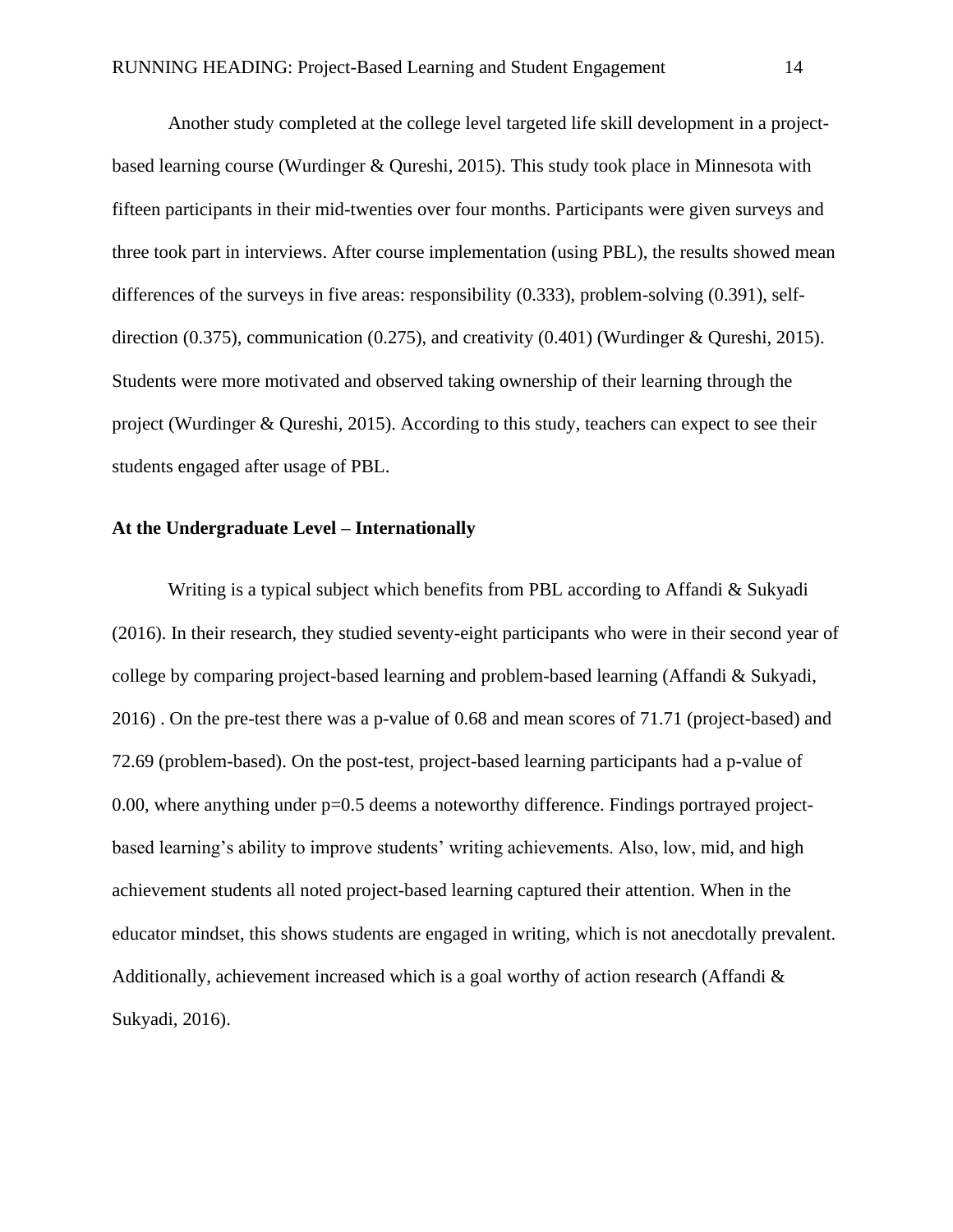At the University of Athens, Papanikolaou and Boubouka (2013) collected mixedmethod research using the platform of MyProject, an online project-based resource. They collected data from forty undergraduate students who responded had the ability to see their peers' ideas, receive relevant and helpful responses to their ideas, and revise their ideas appropriately aided them greatly in the course. Mean collected data was all positive (Papanikolaou & Boubouka, 2013) For students, this study is a reminder creative revision is a part of the PBL processes and can be enhanced when interactions are relevant and multi-faceted.

#### **Strategies of successful programming – Results for Students & Regulators**

 Based on the literature review alone, the incorporation of PBL into content areas benefit students. Research has taken place in several national and international locations around the world. A popular location is in the United States. In the southwestern USA, a study was conducted with 134 preservice and in-service teachers (Hovey & Ferguson, 2014). For educators, it is insightful to learn from the experiences of their perceived peers. In this case, research centered around teachers' existing knowledge of PBL and their expectations of implementation. Most participants did not feel they understood the purpose of PBL (Hovey & Ferguson, 2014). The teachers with knowledge of PBL reported positively and felt their students who were a part of special student populations, such as gifted or having a learning disability, also felt positively about PBL. Consequently, educators should know PBL is a process and doesn't create expertise overnight. As additional exposure and training in PBL is desirable, Duke et al. (2021) point out professional development is an essential part of effective project-based teaching.

On the other side of the world, the Middle East has completed many studies related to PBL and the engagement of students (Hugerat, 2016; Kilinç, 2010). In an Israeli study of 458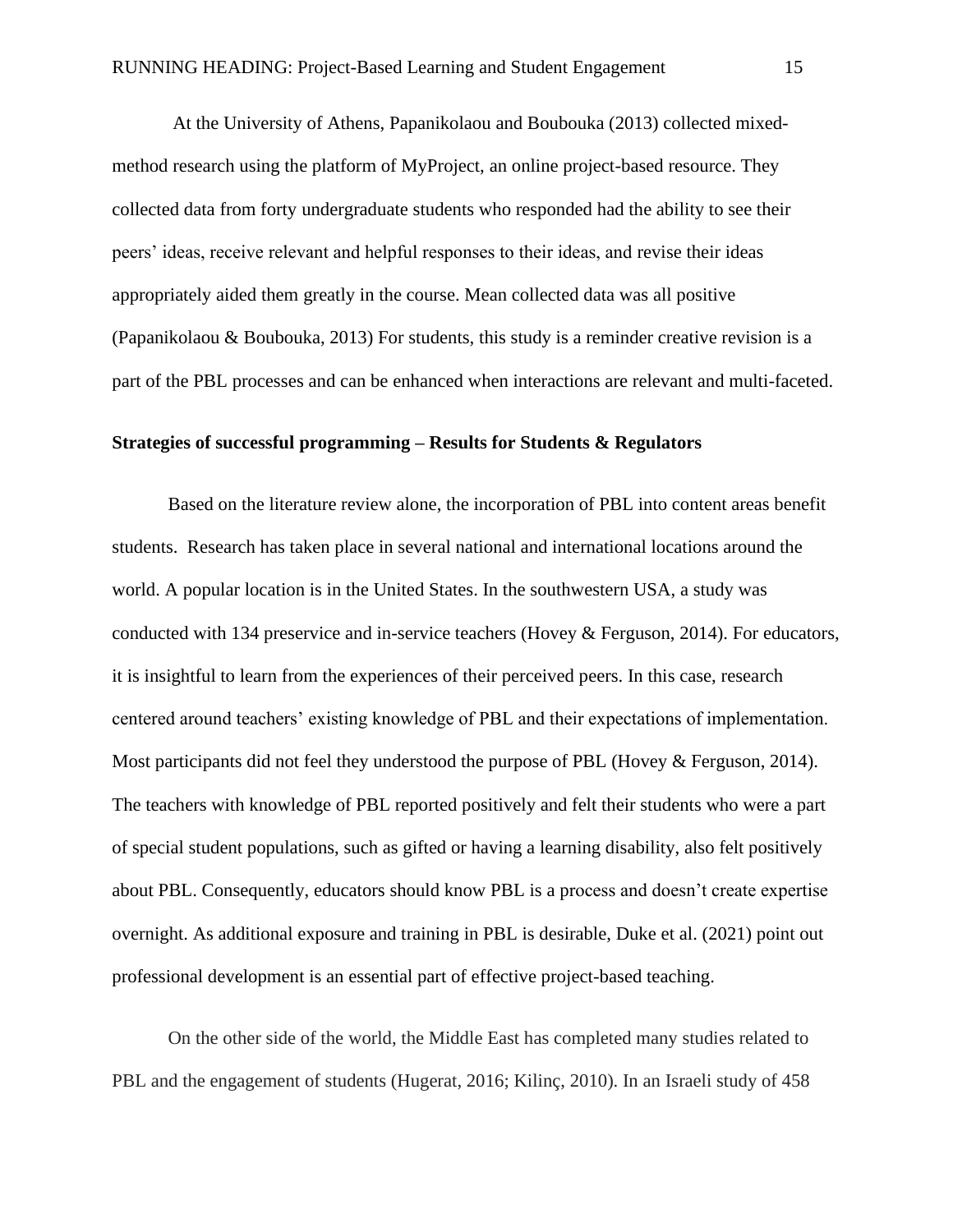students who completed a questionnaire of 38 items was employed to study how project-based learning can be used in a science curriculum setting (Hugerat, 2016). PBL Participants were placed into groups of six and tasked with investigating a scientific problem and conducting an experiment. The remaining students, not in PBL, were sat in roles with the teacher explaining and students listening. This study is similar in outcomes as those done by Saunders-Stewards et al. (2015), Duke et al. (2021), and Gultekin (2005). After completion of PBL, Hugerat (2016) collected results demonstrating students who learned science using PBL found their classroom climate to be more enjoyable (mean difference of 1.84), perceived their teachers as more supportive (mean difference of 6.22), and evaluated teacher-student relationships holistically (mean difference of 8.1). For an educator, results such as these are proof of student engagement.

 In Turkey, thirty-three participants who were in the process of becoming teachers, were researched to examine the effectiveness of PBL on how students felt about and interacted with the environment (Kilinç, 2010). Survey and questionnaire data was analyzed and showed the project-based process resulted in the students being more environmentally conscious. The survey showed there was a difference in pre-behaviors of not being interested in environmental pollution to post-behaviors of collecting waste and trying not to use as many resources. The questionnaire had a mean post-behavior score of 6.27. Results such as this demonstrate to teachers not only can project-based learning impact students in the classroom, but it can also affect how they behave in the real world.

 Europe has also organized a handful of research projects about PBL (Jaime et al., 2016; Peterson & Nassaji, 2016). A study at a university in Spain consisting of 154 participants sought to determine how different teaching methods affect different levels of performance (Jaime et al., 2016). This study mirrors Hugerat (2016); however, this study compared PBL to spiral learning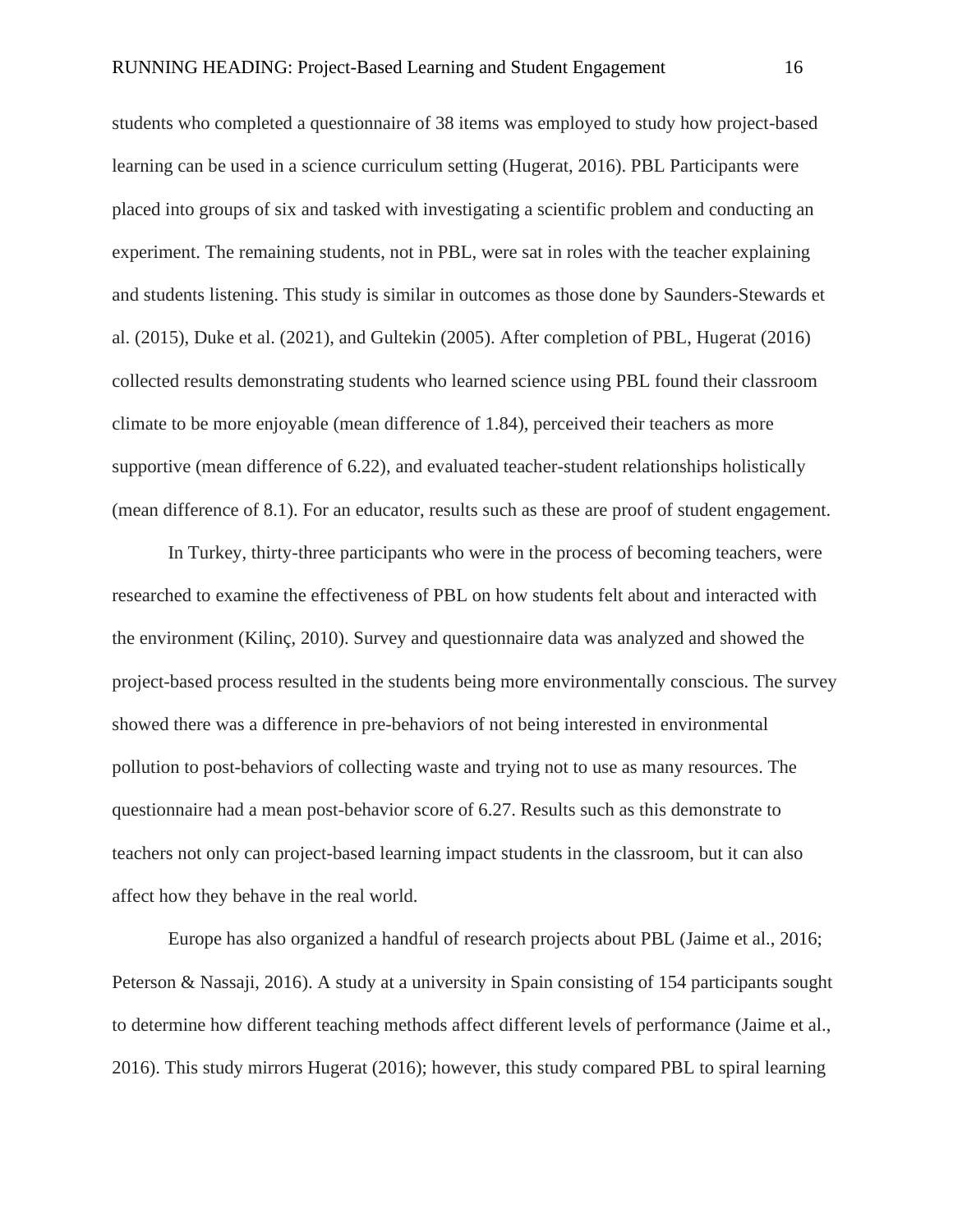#### RUNNING HEADING: Project-Based Learning and Student Engagement 17

and peer assessment. Results demonstrated PBL in conjunction with peer assessment and spiral learning provided improvement at all levels through the four projects assessed. The mean difference between control and PBL was 9.049. These results showed peer assessment provided significant student engagement which reinforces the rigors of lesson planning.

 Another study, conducted by Peterson and Nassaji (2016), sought to collect data on three research questions: what are ESL students' beliefs about project-based learning, how do their beliefs differ from teacher beliefs, and what do students think of the frequency of project-based learning features? The researchers' first conclusion was teachers had more positive attitudes compared to students towards PBL (mean of 4.75 for students and mean of 5.43 for teachers). This connected to the researchers' second conclusion: students rarely felt they had the opportunity to choose topics for their projects nor get to use the Internet for research frequently (Peterson & Nassaji, 2016). During the majority of the study, the teachers' and students' viewpoints aligned; however, an educator has to be aware of how students perceive the lessons and the amount of student input taken.

 Over fifteen years later, a remarkably similar study took place in the United States in a handful of elementary schools with families of low-socioeconomic status (Duke et al., 2021). This study compared the implementation of PBL to the traditional model of instruction. In this study, teachers received some professional development and then integrated eighty lessons into their social studies instruction to determine student differences in motivation, informational reading, social studies comprehension, and informational writing. Results demonstrated the experimental project-based group performed better in informational reading (23% gain) and social studies comprehension (63% gain), but there were no noticeable differences in writing or motivation (Duke et al., 2021). These uneven results demonstrate the power PBL can have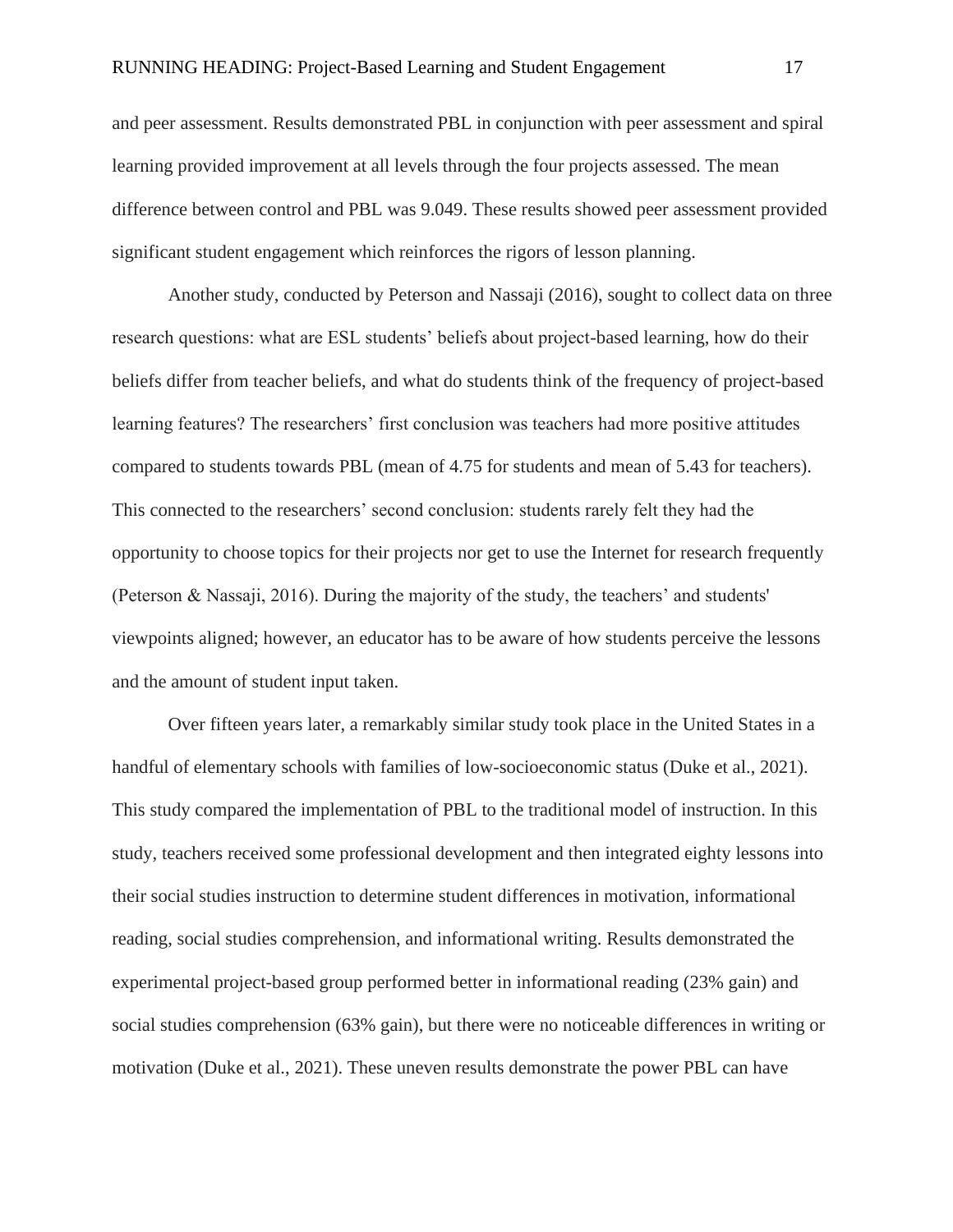regarding meeting standards which is important for students as they need to be aware of in terms of making connections between the curriculum and their lives.

 Similar to Hovey & Ferguson (2014), a Canadian study used teachers as participants to see how PBL impacts the learning of  $21$  -century skills (Ravitz et al., 2012). In this study,  $21$  century skills were classified as: critical thinking skills, collaboration skills, communication skills, creativity and innovation skills, self-direction skills, global connections, and using technology as a tool for learning. Sixty teachers were surveyed after a weeklong summer professional development session. From these surveys, researchers found teachers who used PBL and had professional development in the subject of PBL taught and assessed  $21$ <sup>s-</sup>Century skills more (z score of .56 compared to -0.59 from teachers who did not implement PBL). These teachers also had better student results in those areas skills (Ravitz et al., 2012). Educators should keep results like this in mind, as  $21$  -Century skills are vital skills for students and keep them more engaged in school.

 In the end, the almost thirty research studies demonstrate PBL is a valid tool for students at multiple educational levels and provides an improved ecosystem in which educators foster engagement and personal achievement.

#### **Future Research**

 One idea repeatedly mentioned by studies was the need for future studies related to teacher buy-in (Revell et al., 2020). Without teacher buy-in, there is a low likelihood of proper implementation of PBL. According to Revell et al. (2020), teachers need to be aware of the time commitment related to PBL related to planning and implementation in order to buy into the process.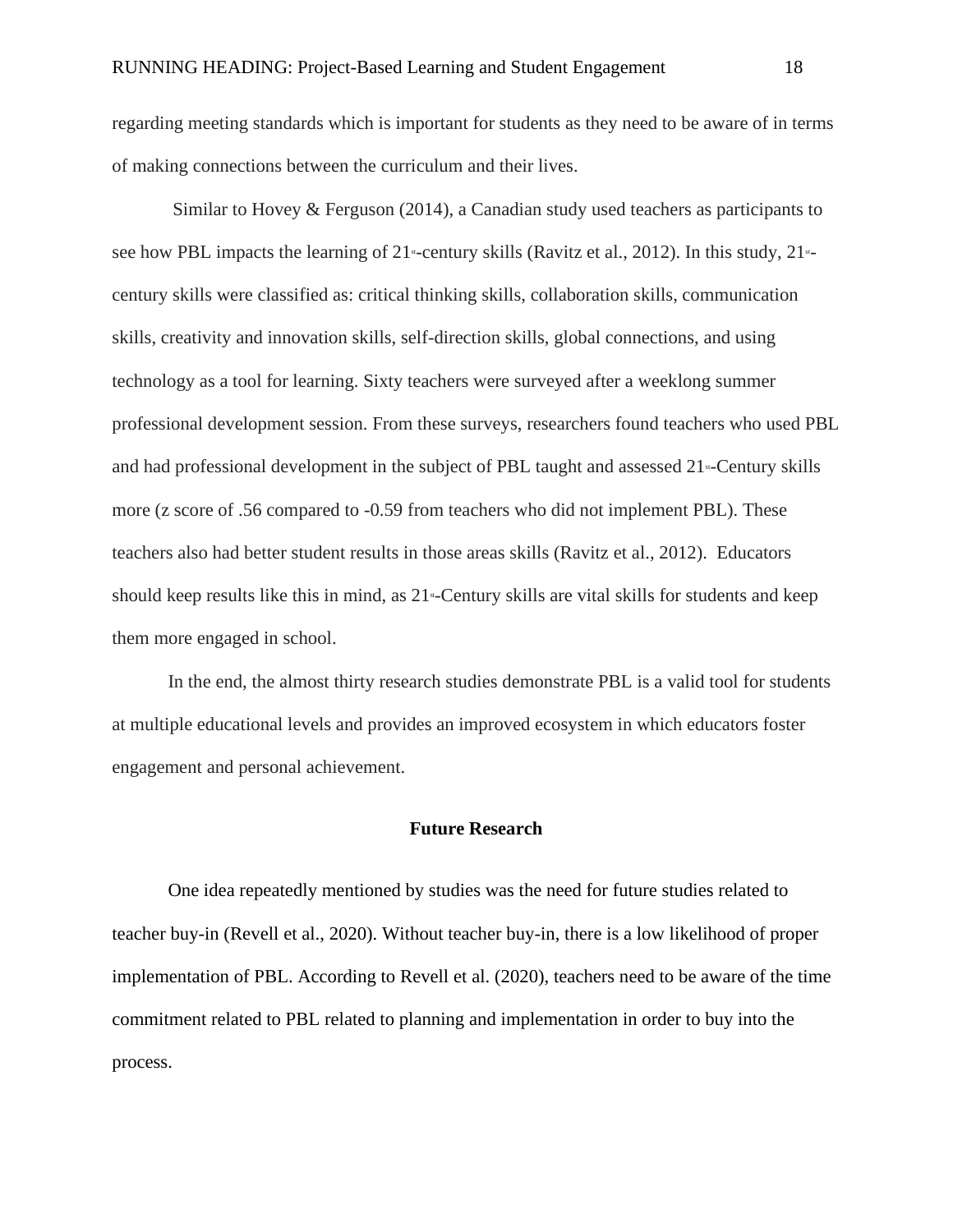Another area requiring more studies would be the amount of time PBL should be implemented (Ravitz, 2010). Although a more foundational study done by Ravitz (2010), in the ten years since published, there have not been a lot of long-term PBL studies. This is a gap in the available research for educators to examine. The majority of the studies examined in this literature review took place for a semester or less. Educators need to know how long PBL takes to show student engagement or if there is a plateau where achievement no longer increases. It is important for teachers to have insight to prevent short-term trials of low risks and then moving onto a different instructional strategy. Additionally, studies need to go into the frequency of PBL into the school day, regarding daily, weekly, etc.

 In an age where standardized testing plays a large role in education, it is recommended future research goes into how implementation of PBL influences standardized testing. This research would ideally be a multiple year study, following a multitude of students in order to provide enough data. After the initial study, other studies could take place in either lowsocioeconomic communities or high-socioeconomic communities to determine if results differ based on socioeconomic status of school districts' communities.

## **Conclusion**

 The current review of the literature uncovered studies and analyses which showcased an improvement of student engagement in relation to the implementation of project-based learning (PBL). Several of the studies demonstrated an increase in academic achievement, as well as gave educators ideas on how to make project-based learning successful in their classroom. The studies gave insight into the knowledge students needed to possess as they go through the process of completing project-based learning activities. However, there were gaps related to recent studies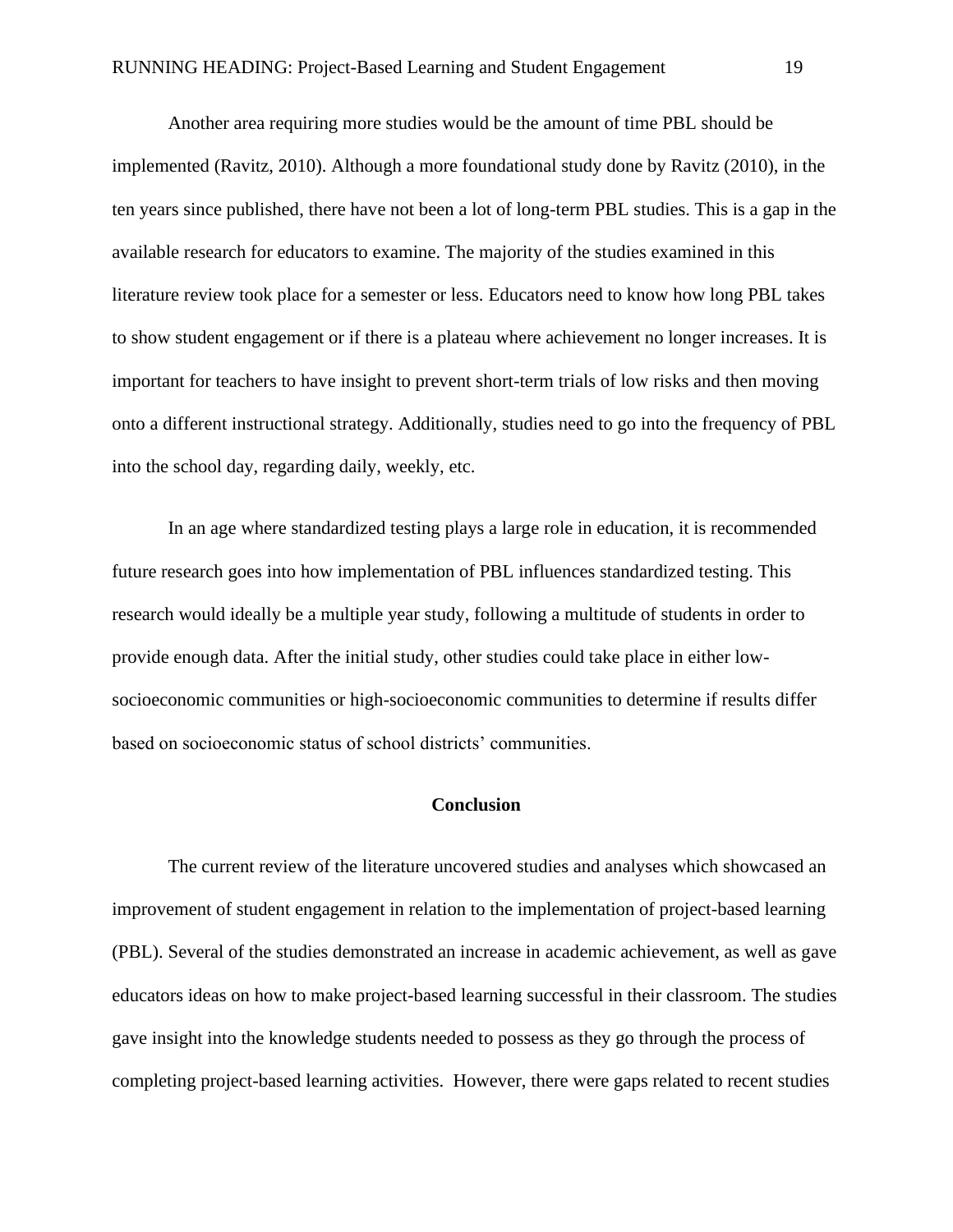on PBL and the need for future research in the subjects of teacher buy-in, length and frequency of implementation, and the impact of standardized testing with the implementation of PBL.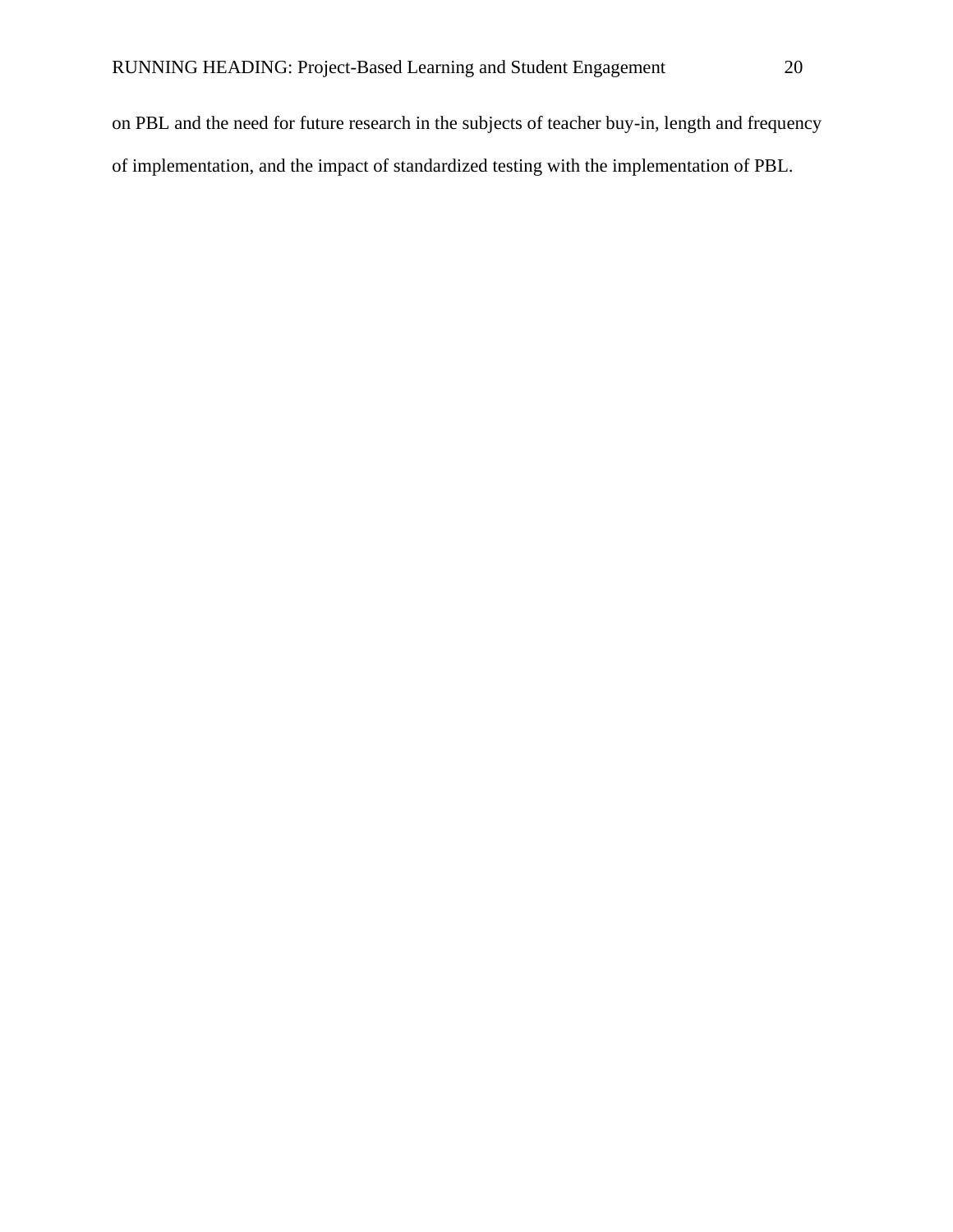## **References**

- Affandi, A., & Sukyadi, D. (2016). Project-based learning and problem-based learning for EFL students' writing achievement at the tertiary level. *Rangsit Journal of Educational Studies,* 3 (1), 23-40
- Aral, N., Kandir, A., Ayhan Aynur Bütün, & Yaşar Münevver Can. (2010). The influence of project-based curricula on six-year-old preschoolers' conceptual development. *Social Behavior and Personality: An International Journal*, *38*(8), 1073–1079[.](https://doi.org/10.2224/sbp.2010.38.8.1073) <https://doi.org/10.2224/sbp.2010.38.8.1073>
- Beier, M. E., Kim, M. H., Saterbak, A., Leautaud, V., Bishnoi, S., & Gilberto, J. M. (2019). The effect of authentic project-based learning on attitudes and career aspirations on stem. *Journal of Research in Science Teaching*, *56*(1), 3–23. <https://doi.org/10.1002/tea.21465>
- Cho, Y., & Brown, C. (2013). Project-based learning in education: integrating business needs and student learning. *European Journal of Training and Development*, *37*(8), 744–765.
- Creghan, C., & Adair-Creghan, K. (2015). The Positive Impact of Project-Based Learning on Attendance of an Economically Disadvantaged Student Population: A Multiyear Study. *Interdisciplinary Journal of Problem-Based Learning, 9*(2).Available at[:](https://doi.org/10.7771/1541-5015.1496) <https://doi.org/10.7771/1541-5015.1496>
- Duke, N. K., Halvorsen, A.-L., Konstantopoulos, S., Strachan, S. L., & Kim, J. (2021). Putting pjbl to the test: the impact of project-based learning on second graders' social studies and literacy learning and motivation in low-SES school settings. *American Educational Research Journal*, *58*(1), 160–200. <https://doi.org/10.3102/0002831220929638>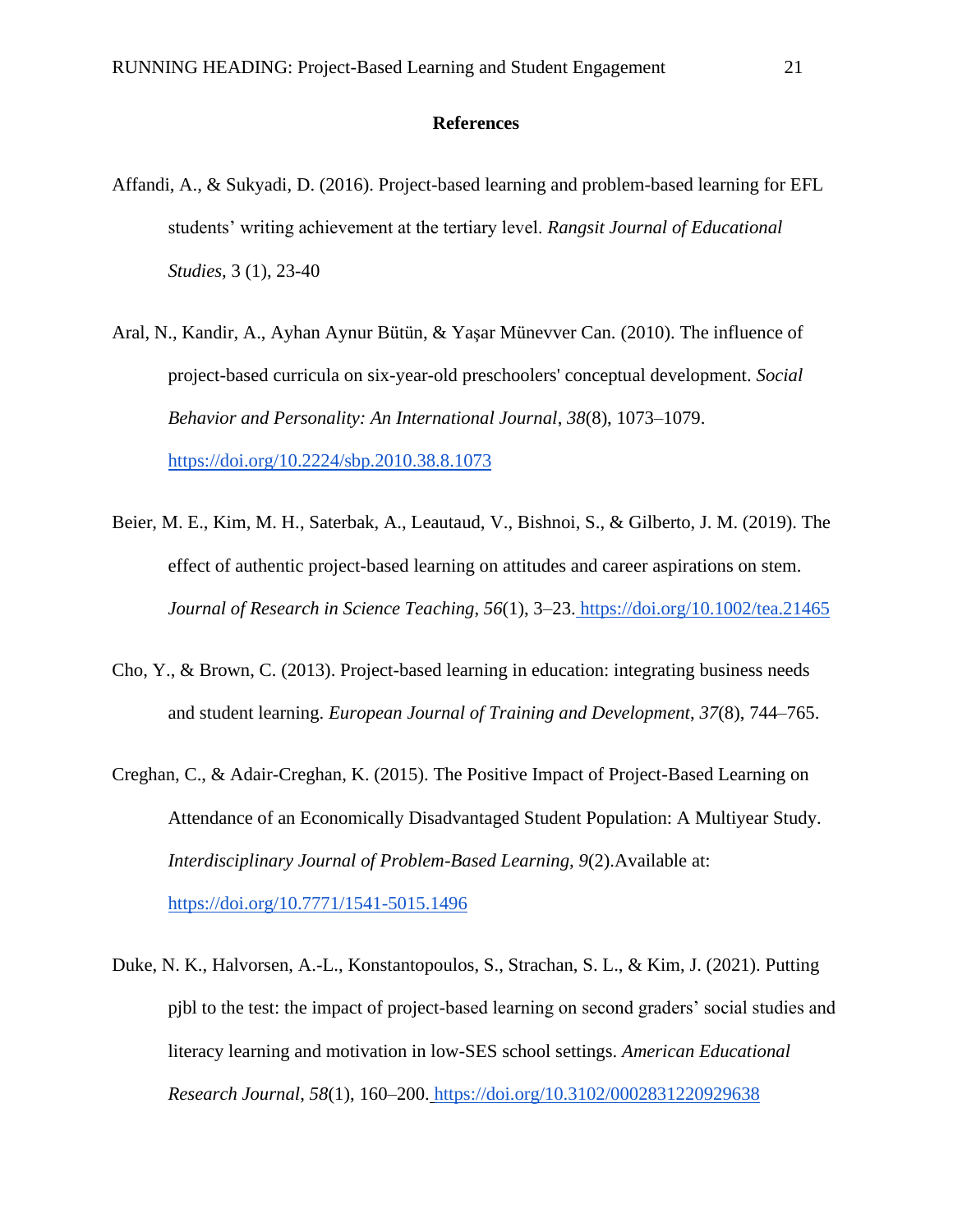- Filippatou, D., & Kaldi, S. (2010). The effectiveness of project-based learning on pupils with learning difficulties regarding academic performance, group work, and motivation. *International Journal of Special Education, 22(1).* 17-26.
- Grant, M. M., & Branch, R. M. (2005). Project-based learning in a middle school: tracing abilities through the artifacts of learning. *Journal of Research on Technology in Education*, *V38 N1 P65-98 Fall 2005*.
- Gultekin, M. (2005). The effect of project-based learning on learning outcomes in the 5th grade social studies course in primary education. *Educational Sciences: Theory and Practice,*  Vol. 5 No. 2, pp. 548-556
- Hugerat, M. (2016). How teaching science using project-based learning strategies affects the classroom learning environment. *Learning Environments Research : An International Journal*, *19*(3), 383–395. <https://doi.org/10.1007/s10984-016-9212-y>
- Hovey, K. A., & Ferguson, S. L. (2014). Teacher perspectives and experiences: using projectbased learning with exceptional and diverse students. (Chapter 6) (report). *Curriculum and Teaching Dialogue*, *16*(1-2).
- Jaime, A., Blanco José Miguel, Domínguez César, Sánchez Ana, Heras Jónathan, & Usandizaga, I. (2016). Spiral and project-based learning with peer assessment in a computer science project management course. *Journal of Science Education and Technology*, *25*(3), 439– 449.
- Karaçalli Saide, & Korur, F. (2014). The effects of project-based learning on students' academic achievement, attitude, and retention of knowledge: the subject of "electricity in our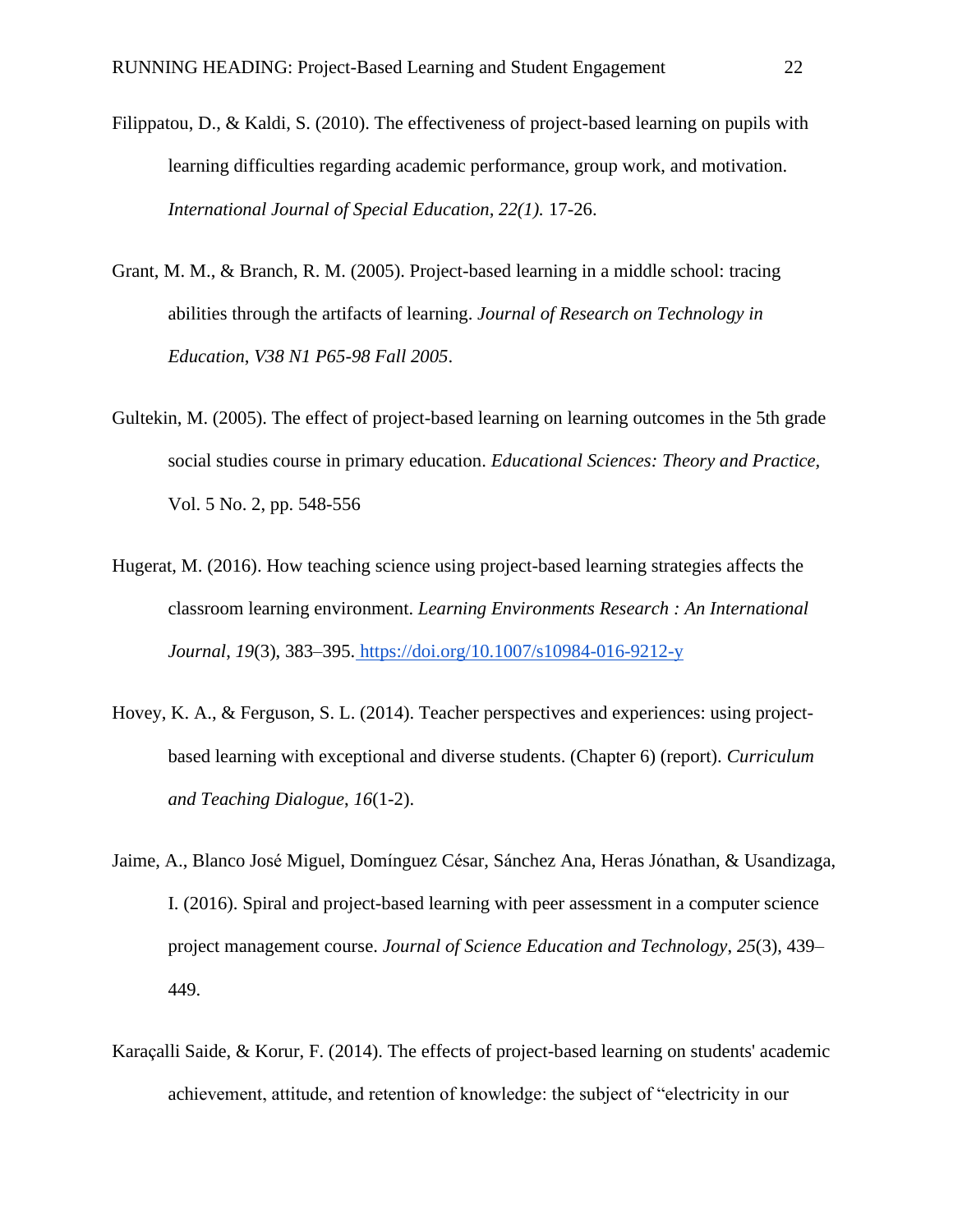lives." *School Science and Mathematics*, *114*(5), 224–235[.](https://doi.org/10.1111/ssm.12071)

<https://doi.org/10.1111/ssm.12071>

- Kilinç, A. (2010) 'Can project-based learning close the gap? Turkish student teachers and preenvironmental behaviors. International Journal of Environmental and Science Education, 5 (4). pp 495-509.
- Larmer, J., & Mergendoller, J.R. (2010). Seven essentials for project-based learning. *Educational Leadership, 68,* 34-37
- Laur, D. (2012). Eight essential elements of project-based learning. *TechEdge*. Published. https://www.educationworld.com/a\_tech/key-elements-project-based-learning.shtml
- Mioduser, D., & Betzer, N. (2008). The contribution of project-based-learning to high-achievers' acquisition of technological knowledge and skills. *International Journal of Technology and Design Education*, *18*(1), 59–77.
- Mitchell, S., Foulger, T. S., Wetzel, K., & Rathkey, C. (2009). The negotiated project approach: project-based learning without leaving the standards behind. *Early Childhood Education Journal*, *36*(4), 339–346. <https://doi.org/10.1007/s10643-008-0295-7>
- Papanikolaou, K. & Boubouka, M. (2013). Alternative assessment methods in technology enhanced project-based learning. International Journal of Learning Technology. 8. 263- 296. 10.1504/IJLT.2013.057063.
- Petersen, C., & Nassaji, H. (2016). Project-based learning through the eyes of teachers and students in adult ELL classrooms. *Canadian Modern Language Review*, *72*(1), 13–39.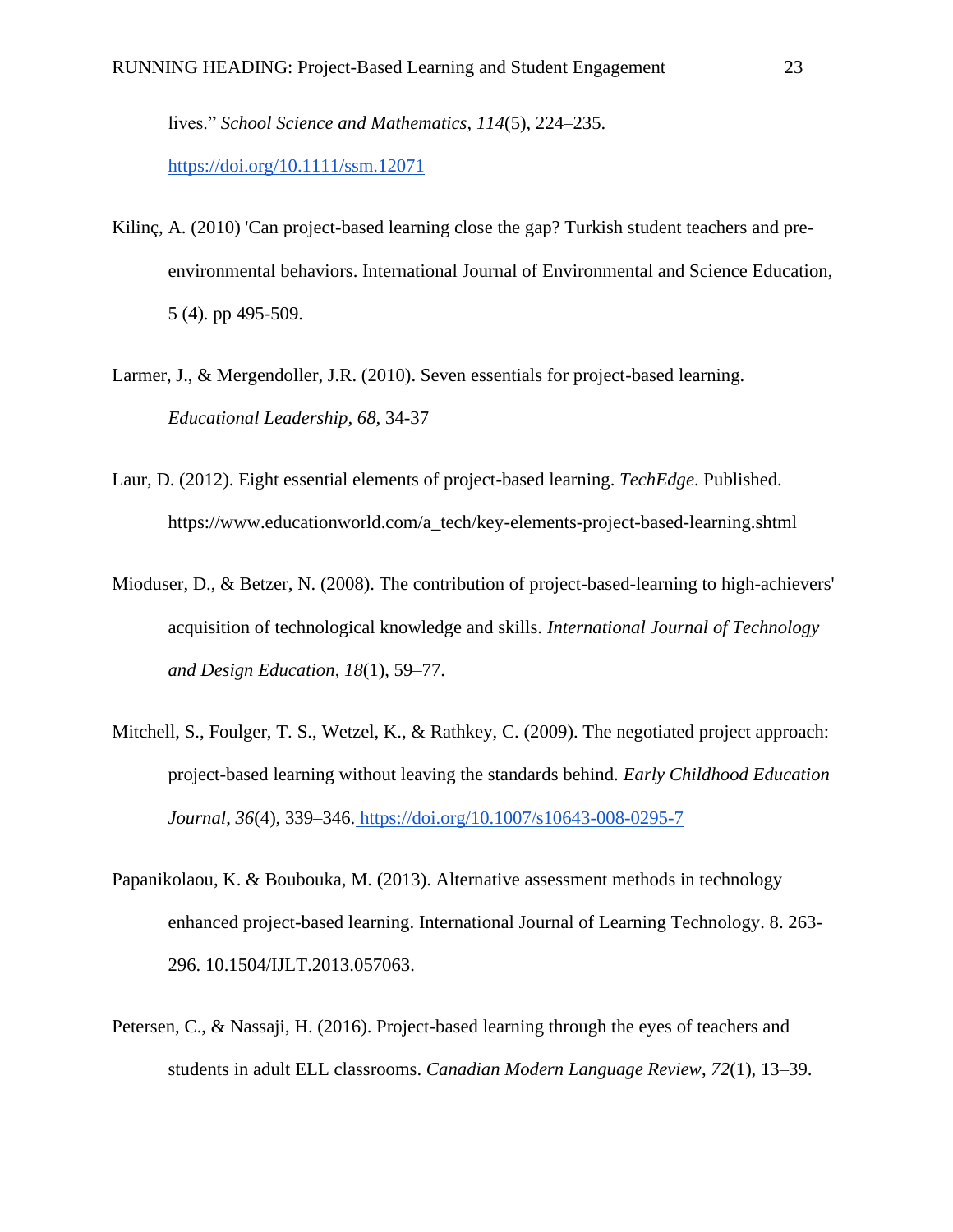- Ravitz, J. (2010). Beyond changing culture in small high schools: reform models and changing instruction with project-based learning. *Peabody Journal of Education*, *85*(3), 290–312.
- Ravitz, J., Hixson, N., English, M., Mergendoller, J. (2012). Using project-based learning to teach 21st century skills: Findings from a statewide initiative Jason Ravitz Buck Institute for Education.
- Revelle, K. Z., Wise, C. N., Duke, N. K., & Halvorsen, A.-L. (2020). Realizing the promise of project-based learning. *The Reading Teacher*, *73*(6), 697–710[.](https://doi.org/10.1002/trtr.1874) <https://doi.org/10.1002/trtr.1874>
- Saunders-Stewart, K. S., Gyles, P. D. T., Shore, B. M., & Bracewell, R. J. (2015). Student outcomes in inquiry: students' perspectives. *Learning Environments Research: An International Journal*, *18*(2), 289–311. https://doi.org/10.1007/s10984-015-9185-2
- Tasci, B. G. (2015). Project based learning from elementary school to college, tool: architecture. *Procedia- Social and Behavioral Sciences, 186,* 770-775.
- Thomas, J. W. (2000). A review of research on project-based learning. Retrieved from http://www.dl.icdst.org/pdfs/ files1/aac48826d9652cb154e2dbf0033376fa.pdf
- Vogler, J. S., Thompson, P., Davis, D. W., Mayfield, B. E., Finley, P. M., & Yasseri, D. (2018). The hard work of soft skills: augmenting the project-based learning experience with interdisciplinary teamwork. *Instructional Science : An International Journal of the Learning Sciences*, *46*(3), 457–488. <https://doi.org/10.1007/s11251-017-9438-9>